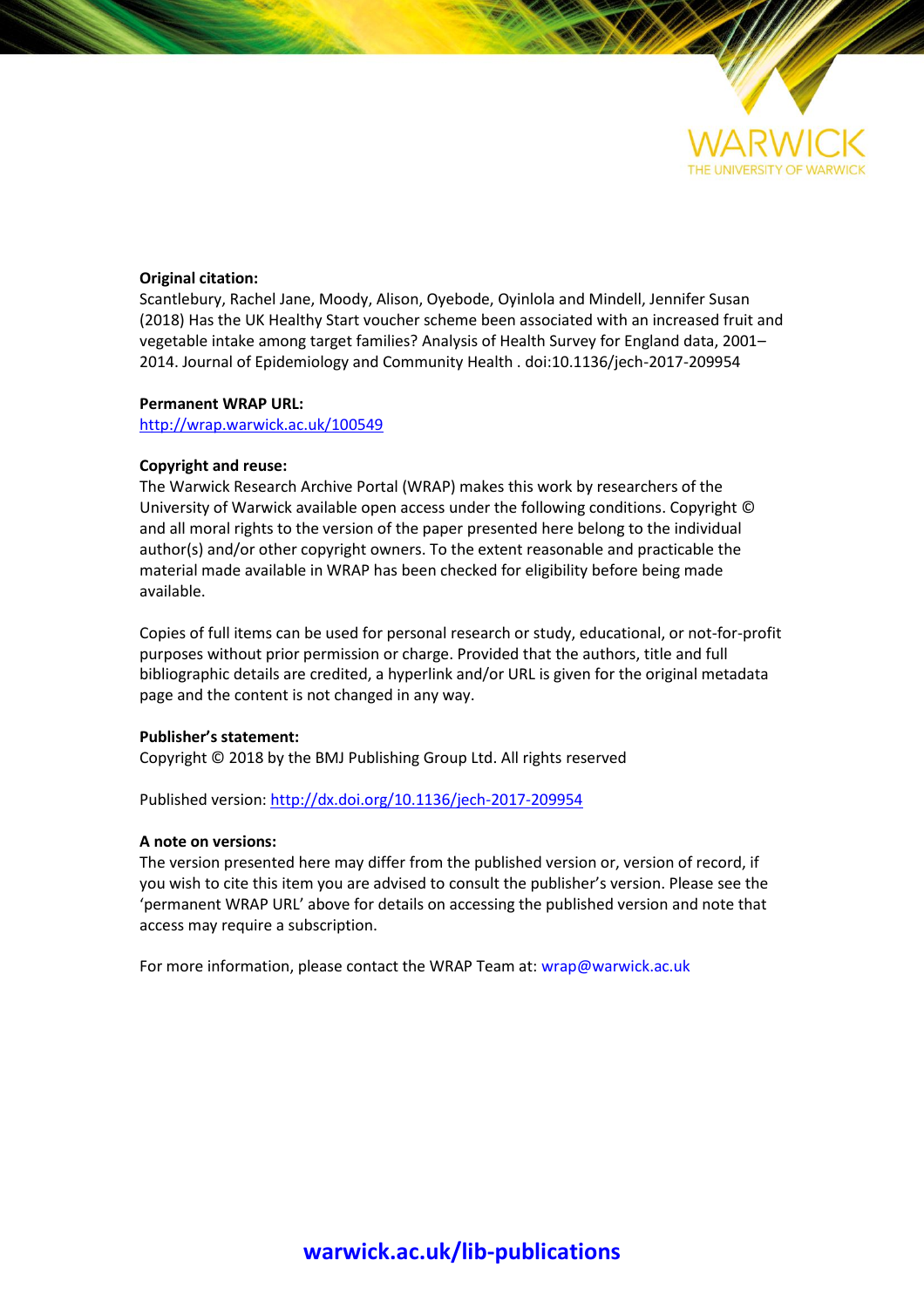# **Has the UK Healthy Start voucher scheme been associated with an increased fruit and vegetable intake amongst target families? Analysis of Health Survey for England data, 2001–2014**

Rachel Scantlebury<sup>1\*</sup>, Alison Moody<sup>1</sup>, Oyinlola Oyebode<sup>2</sup>, Jennifer Mindell<sup>1</sup>

<sup>1</sup> Health and Social Surveys Research Group, Department of Epidemiology and Public Health, UCL (University College London), 1-19 Torrington Place, London, WC1E 7HB

<sup>2</sup>Warwick Medical School, University of Warwick, Coventry, CV4 7AL, UK

\* Corresponding author: [rachel.scantlebury@nhs.net;](mailto:rachel.scantlebury@nhs.net) 07931 148431

**Word count** 3,452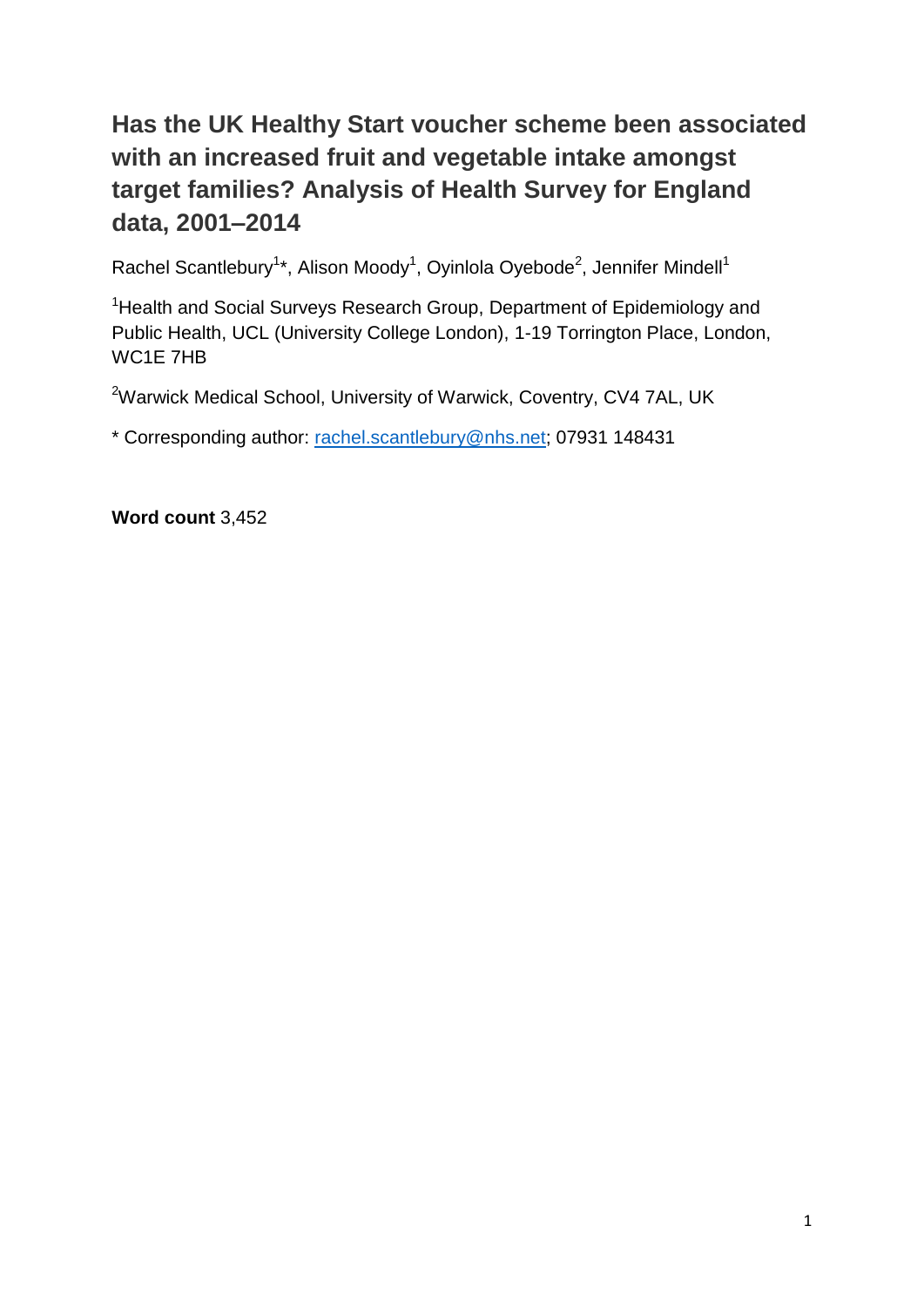#### **Abstract**

#### **Background**

Healthy Start (HS) is a UK government programme, introduced in 2006, providing vouchers to pregnant women or families with children aged <4 who are in receipt of certain benefits. Vouchers can be exchanged for fruit and vegetables (F&V), milk or infant formula. We sought to identify any association between HS and F&V intake.

#### **Methods**

We analysed repeated cross-sectional data from the Health Survey for England. Study participants were classified into one of four groups: one HS-eligible group and three control groups, meeting only the income or demographic or no eligibility criterion. Outcome measures were mean F&V intake, and the proportions of participants consuming ≥3 and ≥1 portion/day. Outcomes were compared across the four groups over four time periods: 2001-2003, 2004-2006, 2007-2009 and 2010- 2014. Regression analyses examined whether F&V intake among HS-eligible participants had a significantly different rate of change from those in control groups.

#### **Results**

The change in mean F&V consumption over time was similar in HS-eligible adults and children to that of control groups. Likewise, the change in odds of consuming ≥3 or ≥1 portion of F&V/day over time was similar among HS-eligible participants and control groups.

## **Conclusion**

This study found that during the period 2001-03 to 2010-14, F&V consumption among adults and children in households deemed eligible for HS changed similarly to that of other adults and children. Potential explanations include that vouchers may have been spent on milk or infant formula, or that vouchers helped protect F&V consumption in low income households.

## **Key words: Diet, Nutrition, Child health, Health Behaviour, Health Policy**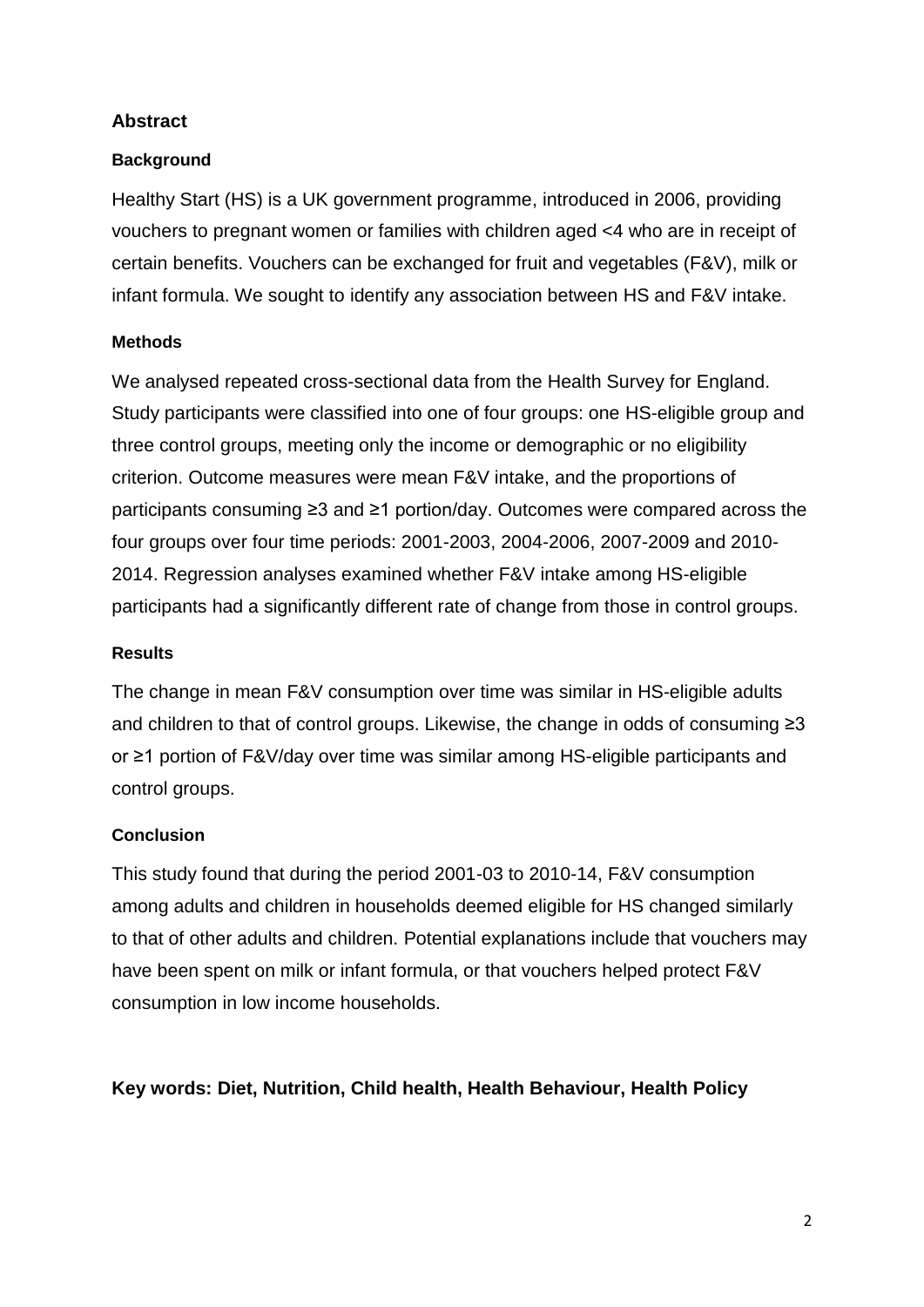#### **What is already known on this subject?**

Qualitative and small quantitative studies to date suggest that Healthy Start vouchers enable participants to eat more fruit and vegetables. Previously, no large national study had been conducted to assess the change in fruit and vegetable intake over time among Healthy Start recipients relative to control groups.

## **What this study adds?**

Using survey data from large, nationally-representative samples, Healthy Start eligible families did not increase their fruit and vegetable intake more than other families following the introduction of Healthy Start in 2006 and up to 2014.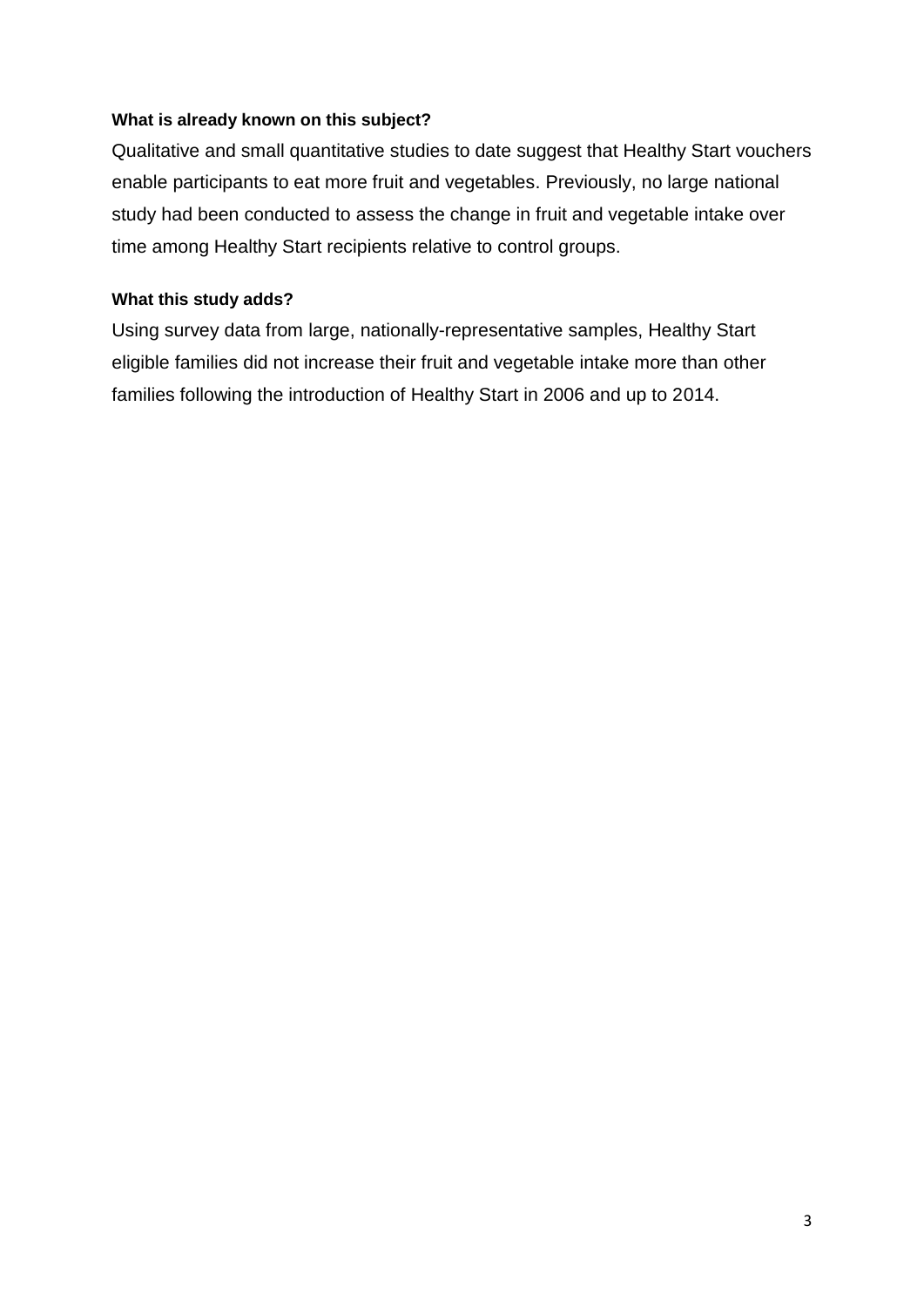#### **INTRODUCTION**

The World Health Organisation recommends a minimum daily intake of 400g of fruit and vegetables (F&V) to reduce disease risk.[1] Recently, meta-analysis of 16 prospective cohort studies demonstrated that greater F&V consumption is associated with lower mortality from all causes, cardiovascular disease, and cancer.[2] This has also been demonstrated using nationally representative data from the Health Survey for England (HSE).[3] Good nutrition in pregnancy and early life may have lifelong consequences.[4, 5] Governments have taken various approaches to try to increase population consumption of F&V, most commonly health education or health promotion messaging, for example the UK '5-a-Day' campaign, introduced in 2003.

F&V intake in high-income countries is associated with socio-economic status, with those in deprived areas and with lower incomes consuming fewer portions.[6] Where there are inequalities in health and health behaviour, relying on health promotion messaging and health education can widen these inequalities.[7] Other approaches may be needed to increase F&V consumption across all socio-economic groups.[8] Food subsidy programmes are one way to reduce financial barriers to healthy diets. Both the US and the UK have longstanding food subsidy programmes: the Special Supplemental Nutrition Programme for Women, Infants and Children (WIC) and the Healthy Start (HS) programme which replaced the Welfare Food Scheme in 2006, respectively.

The HS programme is a means-tested scheme providing vouchers to eligible parents to spend with local retailers including supermarkets, pharmacies, greengrocers, corner shops, market stall and milk floats or vans, redeemable on:

- plain cow's milk;
- infant formula milk that can be used from birth and is based on cow's milk: and
- plain, fresh or frozen F&V.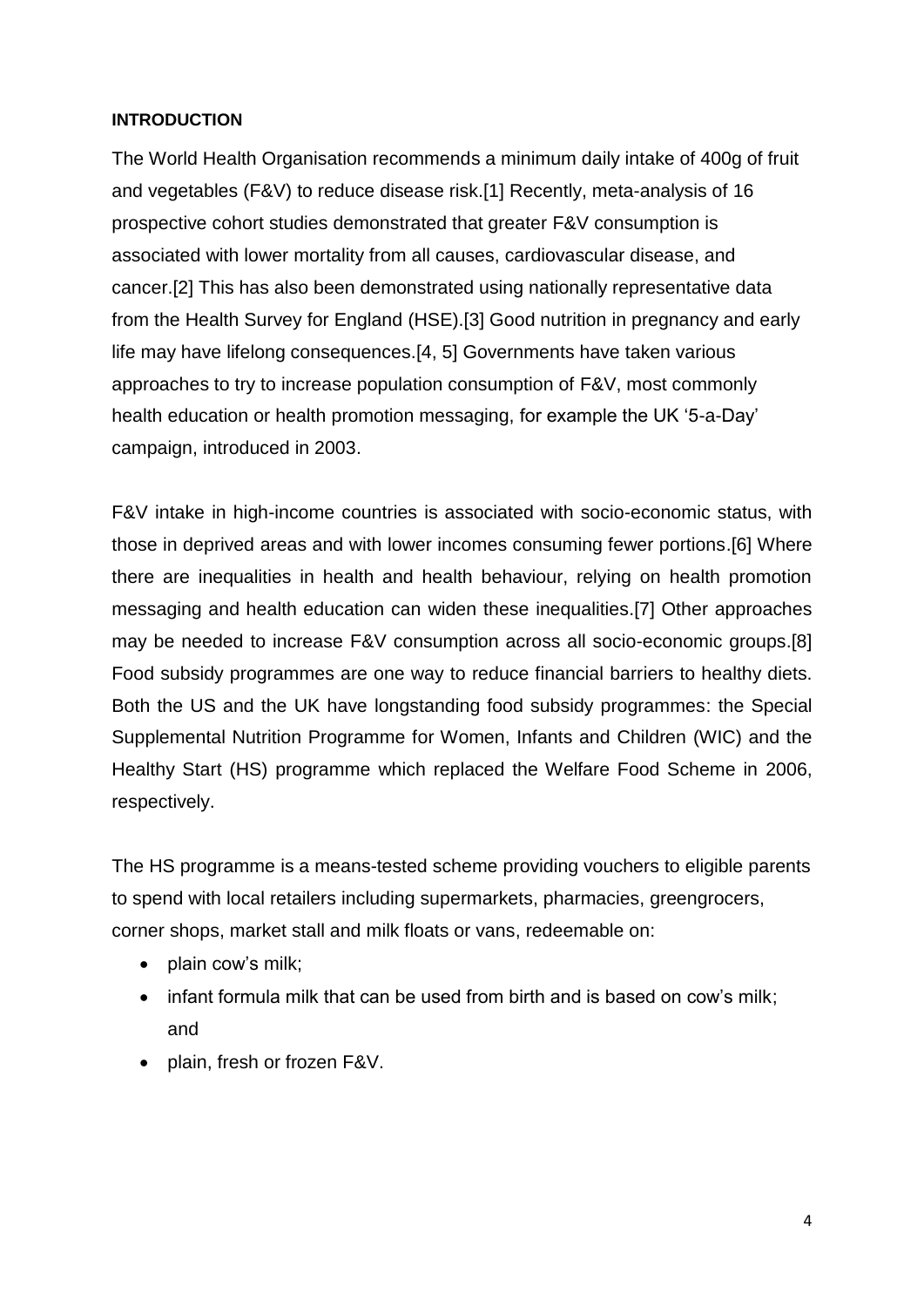The HS programme differs from the Welfare Food Scheme that it replaced, by allowing vouchers to be spent on F&V, where the Welfare Food Scheme was specifically for cow's milk or infant formula only.

Pregnant women (after 10 weeks) and children over one and under four years old are entitled to one £3.10 voucher per week, and children under one year old are entitled to two £3.10 vouchers (£6.20) per week, if the family receives specified benefit payments. In addition, all pregnant women under 18 qualify (see appendix A for details of eligibility). The claim rate is around 80% of those eligible; 90% of the vouchers are redeemed.[9] HS also provides eligible women and their families with coupons that can be exchanged for free vitamins, although this aspect of the programme is more complex and there are concerns about low uptake of the vitamins.[10]

There is some evidence that food subsidy programmes can have a positive effect on diet, although information on children is lacking. A systematic review, which synthesised evidence from 14 studies of food subsidy programmes, concluded that food subsidy programmes successfully increase the intake of targeted foods, particularly in pregnant women, by 10-20%.[11] Eleven of these studies were from the US and nine of them examined WIC, while two were from the UK. The UK studies included a randomised controlled trial of 190 women, which found that provision of a voucher which could be exchanged for fruit juice increased fruit juice consumption,[12] and a non-randomised trial of food supplementation conducted in the 1930s which demonstrated that this improved child growth outcomes.[13]

HS itself has been evaluated in a small-scale study which found that 160 women receiving HS food vouchers ate significantly more F&V per day than 176 women on the Welfare Food scheme,[14] however data from the Diet And Nutrition Survey of Infants and young Children (DANSIC) showed that F&V intake was lower among HS recipients than the general population of the same age.[15] A large qualitative study with HS stakeholders reported that HS is perceived to provide a nutritional safety net for low income families.[10] Our study sought to identify any association between the introduction of HS and F&V intake among eligible families compared with that of control groups, using data from the HSE.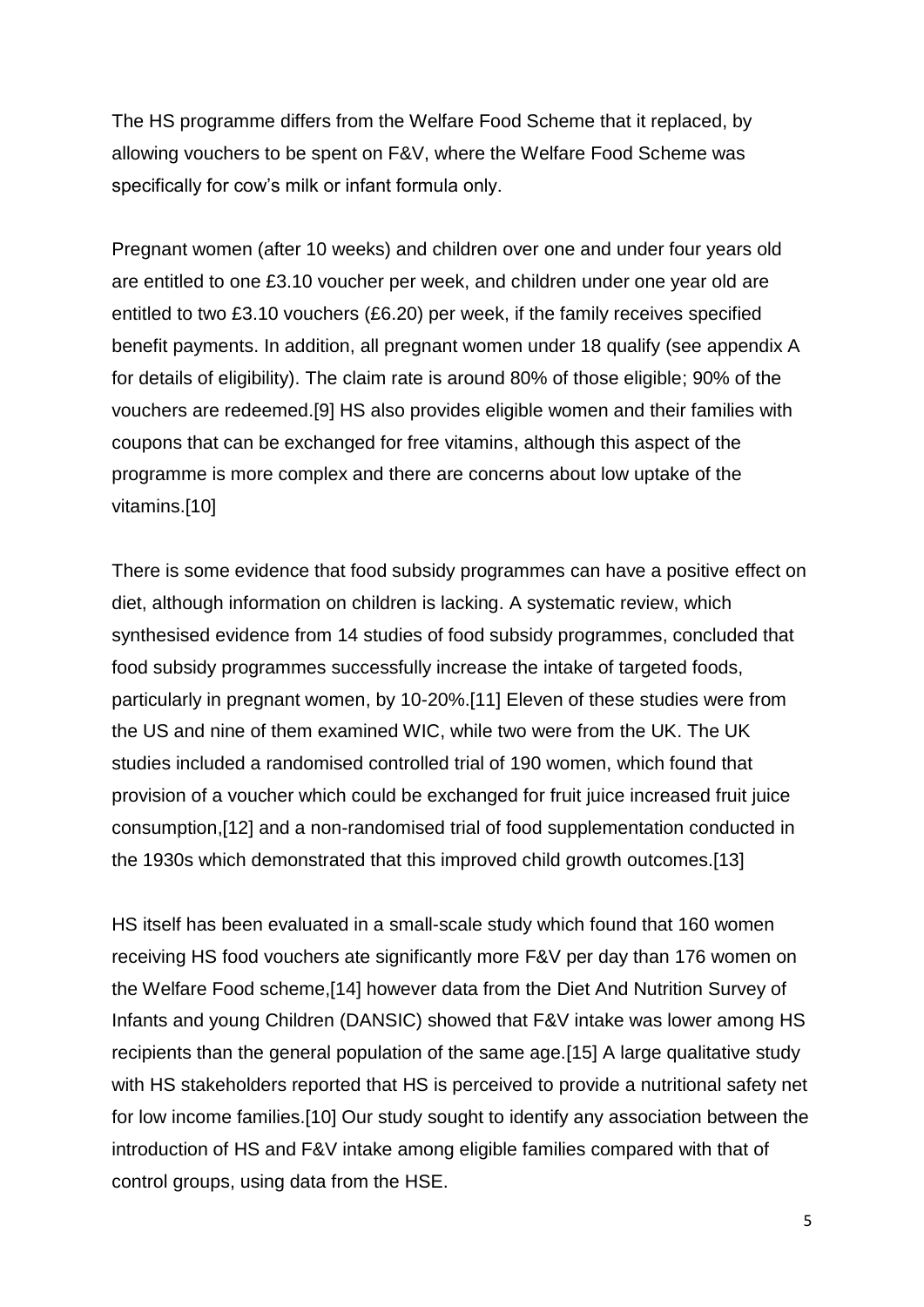We sought to determine whether the introduction of the HS scheme was associated with a greater increase in F&V intake among families deemed eligible for HS than among other households, using data from the HSE.

#### **METHODS**

#### **Participants and data**

This was an analysis of repeated cross-sectional data from the HSE. This annual survey uses a multistage, stratified design to sample a new, nationally-representative random sample of the free-living population of adults and children in England each year. Survey methods have been described elsewhere.[16]

Each year from 2001 until 2011, information was collected about F&V consumption for HSE participants aged five years or over.[17] Participants were asked again in 2013, and in 2014 for children only.

Participants (or their parents, for children aged 5-12) are asked to recall, using common measures e.g. tablespoons, slices, their F&V consumption on the previous day (a 24h period) including salads; fresh, frozen and tinned F&V; and dishes made mainly from fruits or vegetables. In addition, pulses, fruit juices and dried fruits can contribute a maximum of one portion each in line with DH guidance.[18, 19] From this information, the equivalent total number of portions of F&V consumed is calculated.

HSE participants are asked about income and state benefits received, and about all members of the household, including those aged under 5 years. Using this information, study participants were classified into one of four groups: one intervention group and three control groups. Group one comprised all individuals living in households eligible to receive HS vouchers ('G1-HS'). See appendix A for HS eligibility criteria and corresponding HSE data. Group two comprised all individuals living in households with qualifying children or pregnant women but not receiving qualifying benefits ('G2-Young'). Group three comprised all individuals living in households receiving qualifying benefits but no qualifying children or pregnant women ('G3-Benefits'). Group four comprised remaining participants ('G4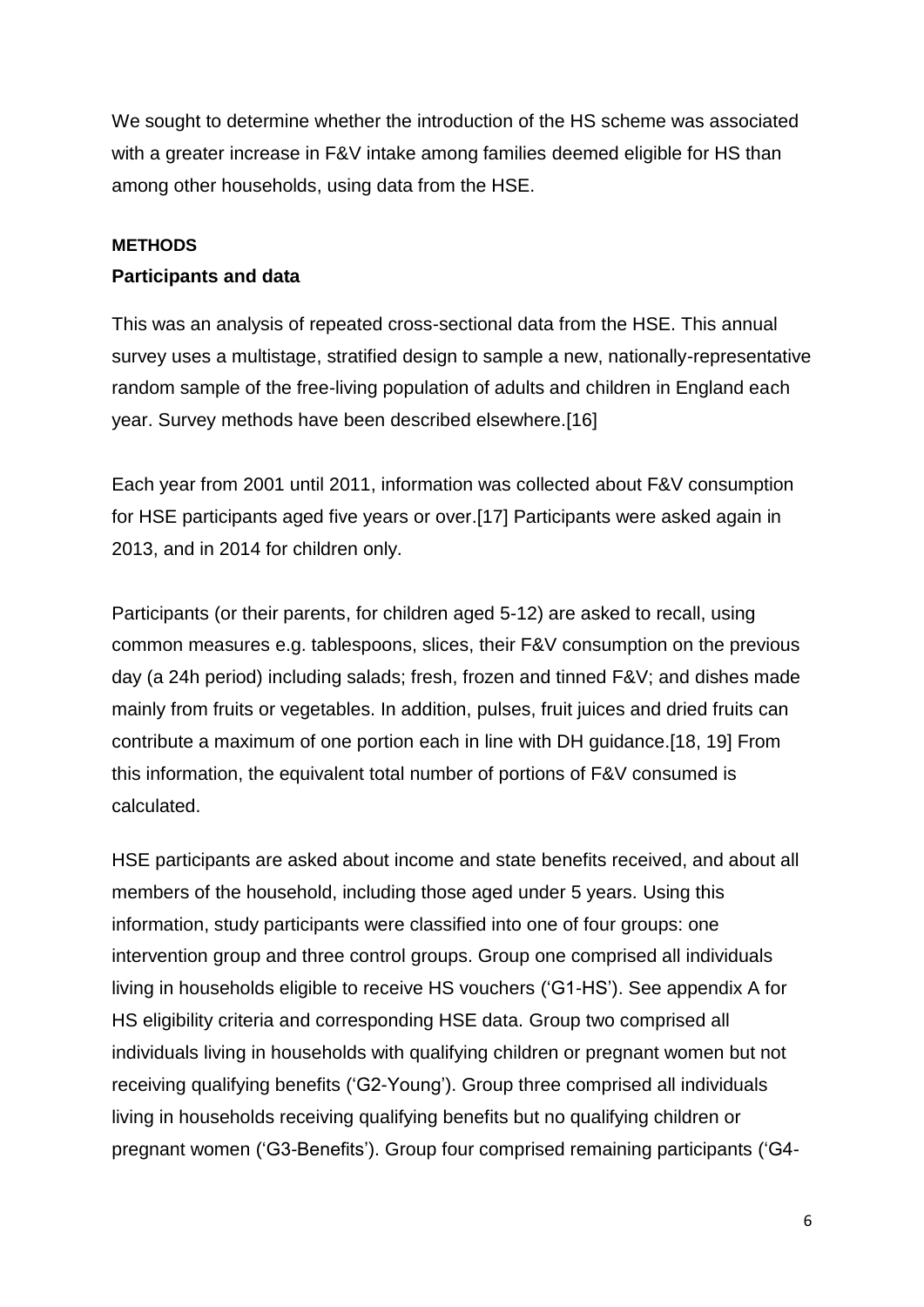Others'). All individuals living in a single household were assumed to be part of a family for HS eligibility purposes.

Individuals were excluded from analysis if they were aged 50 or over, since older adults tend to consume more F&V than younger adults and are likely to be overrepresented in groups three and four. Children from the boost sample (additional children surveyed in specific years to increase sample size and with no parents invited to participate, other than to answer questions about their household and children) and individuals with no data for F&V intake (21 adults and 17 children) were also excluded.

#### **Statistical analysis**

Analyses were performed using IBM SPSS v21 and Stata v13. Outcome measures were mean F&V intake, and the proportions of participants consuming ≥3 and ≥1 portion/day. Thresholds lower than the target 5-a-day were chosen because the impact of an additional portion of F&V is greatest at zero.[3] Weighted survey data were used to adjust for non-response bias.

Analyses were run separately for children (aged 5-15 years) and adults (aged 16-49 years). Outcomes were compared across the four groups over four time periods: 2001-2003, 2004-2006, 2007-2009 and 2010-2014. The periods were selected to separate any effects from the initiation of the 5-a-day campaign in late 2003 with the introduction of HS in late 2006; and to determine whether any effects were shortlived or sustained. Potential confounders were adjusted for, using stepwise multivariable regression. These were: age-group (5-10, 11-15, 16-19, 20-24, 25-29, 30-34, 35-39, 40-44, and 45-49), sex, area deprivation (quintile of Index of Multiple Deprivation), ethnicity (White, Black, Asian, Mixed, Other), as well as different, but related, socio-economic measures: household income (quintile of equivalised household income), and educational attainment of adults (degree or equivalent, qualification below a degree, aged under 22 with no degree yet, no qualification). Multiple linear regression was used where the outcome was mean F&V intake, and multiple logistic regression was used for remaining outcomes. Interaction terms between time-period and eligibility group were included in regression analyses to examine whether F&V intake among G1-HS had a significantly different rate of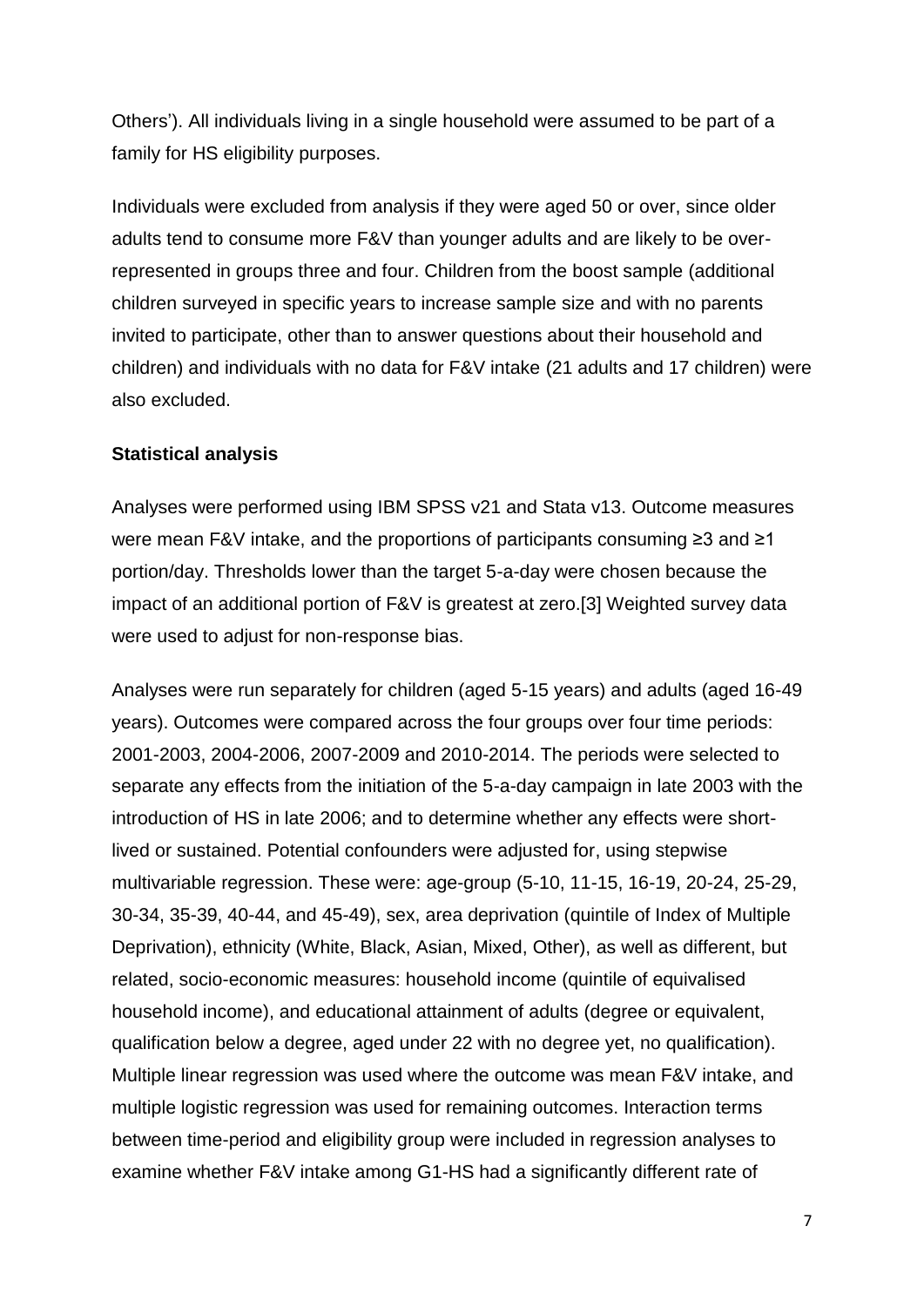change from those in the three control groups. Where there was no evidence of interaction, analysis was re-run excluding interaction terms to create the final models. Assumptions for validity of linear and logistic regression were tested. In the adult sample, the mean F&V was 3.2 (SE 2.7), with a median of 3, and range of 0- 40. For children mean was 3.1 (SE 2.2), median 2.8, range 0-49.

#### **Ethical approval**

Research ethics approval was obtained prior to each HSE survey. Since this paper details the secondary analysis of existing data, additional ethical approval was not required.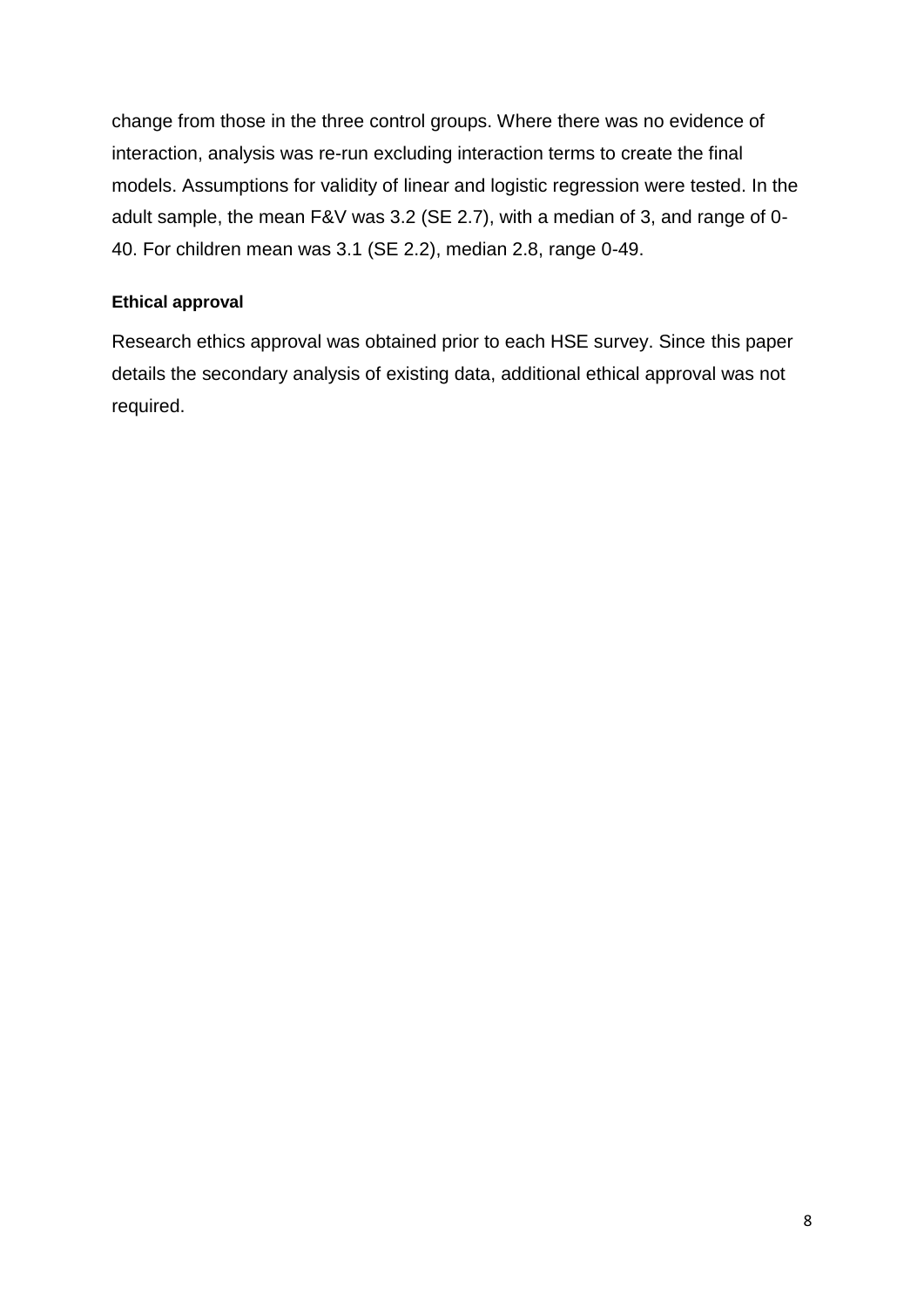#### **RESULTS**

Table 1 shows the (unweighted) characteristics of participants by HS eligibility group. Overall, 3.3% of participants (3.4% of the 62,874 adults and 3.1% of the 21,404 children) were classified as eligible for HS (G1-HS); 16.0% of adults and 9.0% of children were in group two (G2-Young); 8.8% of adults and 16.4% of children were in group three (G3-Benefits), and 71.8% of adults and 71.6% of children were in group 4 (G4-Other)

Groups one and three households were poorer, less likely to be white, and adults were less likely to have a qualification than those in groups two and four. Group one households included more children on average than other households, including group three, and had a younger average age of adults and children.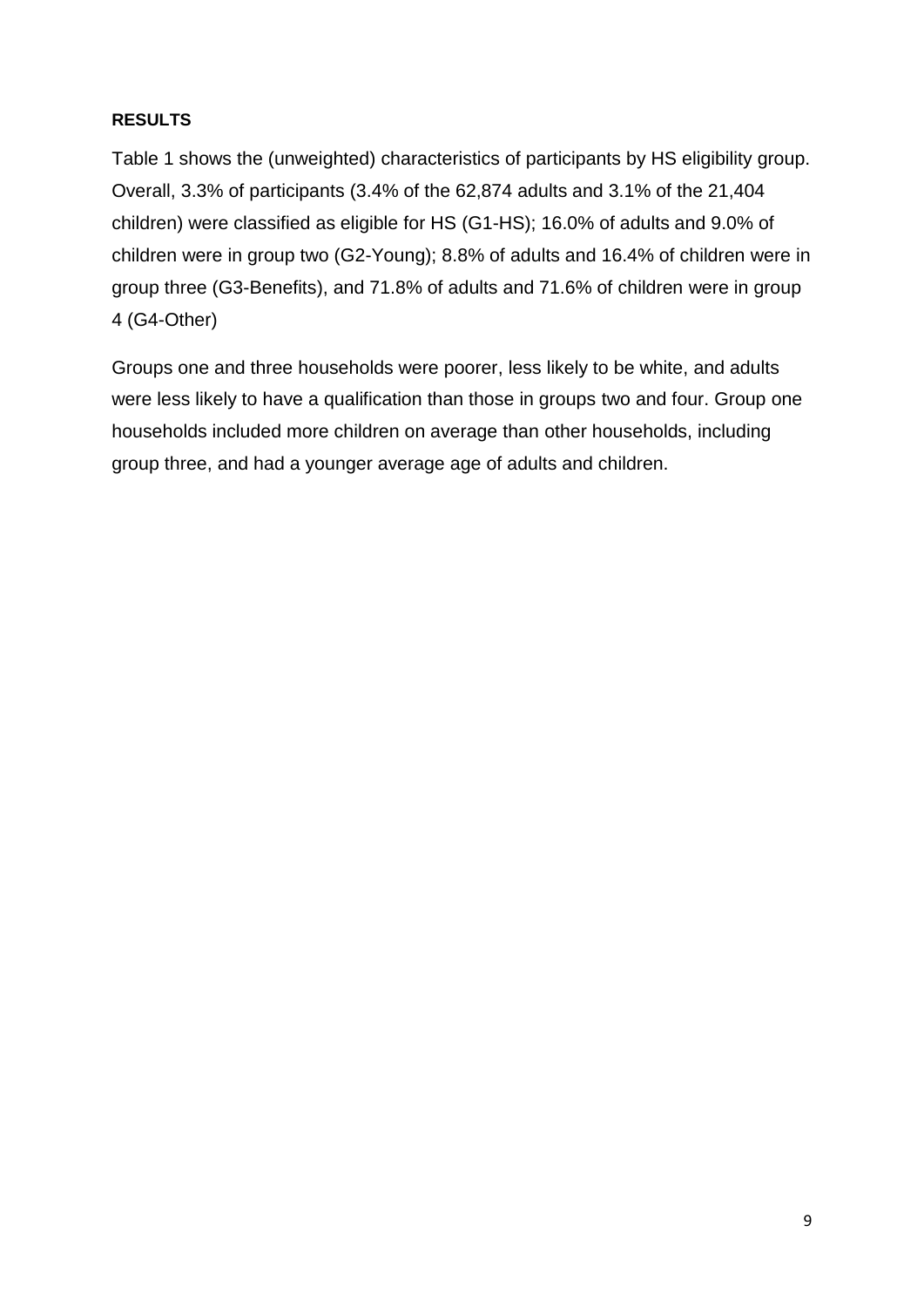|                                         |                | G1-HS       | G2-Young    | G3-             | G4-Others     | <b>TOTAL</b>  |
|-----------------------------------------|----------------|-------------|-------------|-----------------|---------------|---------------|
|                                         |                |             |             | <b>Benefits</b> |               |               |
| Participants                            | $\overline{N}$ | 2763        | 11 994      | 9078            | 60 443        | 84 278        |
| Adults                                  | ${\sf N}$      | 2109        | 10 078      | 5560            | 45 127        | 62 874        |
| Male adults                             | $\%$           | 25.1        | 42.6        | 36.0            | 46.3          | 44.1          |
| Adults /                                |                |             |             |                 |               |               |
| household                               | mean           | 1.5         | 2.1         | 1.7             | 2.2           | 2.1           |
| Children                                | ${\sf N}$      | 654         | 1916        | 3518            | 15 316        | 21 404        |
| Male children                           | $\%$           | 48.2        | 49.7        | 50.5            | 50.5          | 50.4          |
| Children /                              |                |             |             |                 |               |               |
| household                               | mean           | 1.8         | 1.6         | 1.1             | 0.7           | 0.9           |
| Age <sup>a</sup>                        |                |             |             |                 |               |               |
| $5 - 10$                                | $\%$           | 18.1        | 13.5        | 21.3            | 12.5          | 13.8          |
| $11 - 15$                               | $\%$           | 5.5         | 2.5         | 17.4            | 12.8          | 11.6          |
| 16-19                                   | $\%$           | 7.4         | 2.0         | 8.1             | 8.0           | 7.2           |
| 20-24                                   | $\%$           | 20.1        | 6.7         | 4.9             | 8.4           | 8.1           |
| 25-29                                   | $\%$           | 18.7        | 15.7        | 6.4             | 8.4           | 9.5           |
| 30-34                                   | $\%$           | 14.4        | 26.8        | 8.9             | 8.8           | 11.5          |
| 35-39                                   | $\%$           | 9.2         | 21.7        | 11.1            | 11.6          | 12.9          |
| 40-44                                   | $\%$           | 4.1         | 8.8         | 11.2            | 14.9          | 13.3          |
| 45-49                                   | $\%$           | 2.4         | 2.3         | 10.7            | 14.6          | 12.0          |
| Mean age adults                         | years          | 28.3        | 32.7        | 34.1            | 34.5          | 34.0          |
| Mean age                                |                |             |             |                 |               |               |
| children                                | years          | 8.2         | 7.5         | 10.0            | 10.4          | 10.0          |
| Ethnicity                               |                |             |             |                 |               |               |
| <b>Proportion White</b>                 | $\%$           | 77.3        | 82.7        | 80.0            | 87.1          | 85.4          |
| Equivalised household income (quintile) |                |             |             |                 |               |               |
| Lowest quintile                         | N(% )          | 1928 (75)   | 612(5.9)    | 6205 (74.5)     | 4563 (9.1)    | 13 308 (18.6) |
| Second lowest                           | N(% )          | 505 (19.7)  | 1822 (17.7) | 1731 (20.8)     | 8300 (16.5)   | 12 358 (17.3) |
| Middle quintile                         | N(% )          | 84 (3.3)    | 2529 (24.6) | 288 (3.5)       | 11 149 (22.1) | 14 050 (19.6) |
| Second highest                          | N(% )          | 31(1.2)     | 2706 (26.3) | 62(0.7)         | 13 166 (26.1) | 15 965 (22.3) |
| Highest quintile                        | N(% )          | 21(0.8)     | 2632 (25.6) | 48 (0.6)        | 13 209 (26.2) | 15 910 (22.2) |
| Education                               |                |             |             |                 |               |               |
| No qualification                        | N(% )          | 472 (22.4)  | 706 (7.0)   | 1564 (28.1)     | 3892 (8.6)    | 6634 (10.6)   |
| Below degree                            | N(% )          | 1097 (52.0) | 5602 (55.6) | 2686 (48.3)     | 23 046 (51.1) | 32 431 (51.6) |
| Degree                                  | N(% )          | 126(6.0)    | 3284 (32.6) | 371(6.7)        | 11 334 (25.1) | 15 115 (24.0) |
| Aged $<$ 22 with                        |                |             |             |                 |               |               |
| no degree (yet)                         | N(% )          | 410 (19.4)  | 450 (4.5)   | 918 (16.5)      | 6713 (14.9)   | 8491 (13.5)   |
| Not known                               | $N$ (%)        | 4(0.2)      | 36(0.4)     | 21(0.4)         | 142(0.3)      | 203(0.3)      |
| Portions of F&V                         |                |             |             |                 |               |               |

## **Table 1. Characteristics of study participants**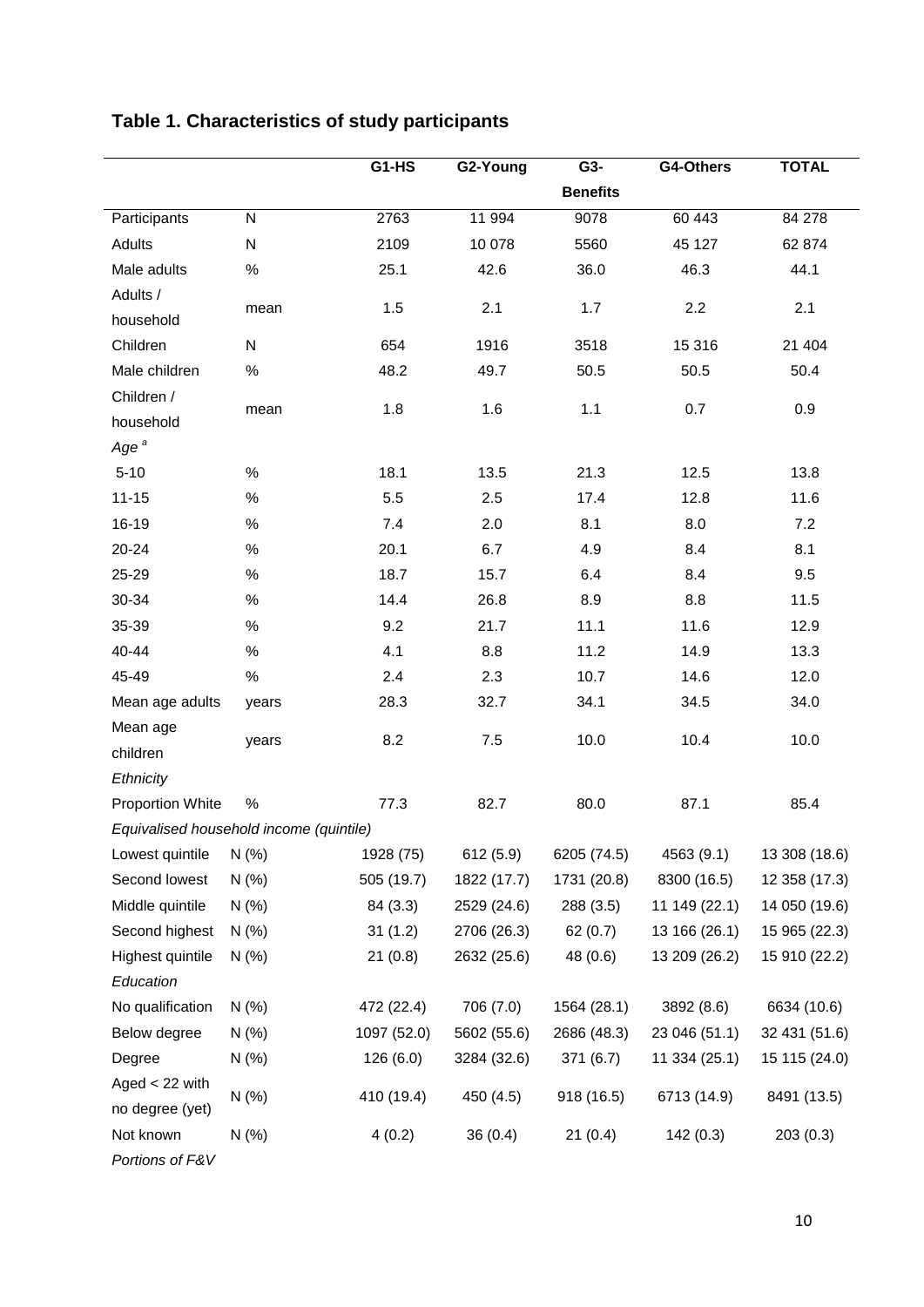| Adults 16-49  | Mean (SD)      | 2.6(2.5)    | 3.5(2.7)  | 2.5(2.4)    | 3.3(2.7)  | 3.2(2.7)    |
|---------------|----------------|-------------|-----------|-------------|-----------|-------------|
|               | Median (range) | $2(0-21)$   | $3(0-23)$ | $2(0-28)$   | $3(0-40)$ | $3(0-40)$   |
| Children 5-15 | Mean (SD)      | 2.9(2.1)    | 3.2(2.1)  | 2.8(2.1)    | 3.2(2.3)  | 3.1(2.2)    |
|               | Median (range) | $2.5(0-13)$ | $3(0-18)$ | $2.3(0-26)$ | $3(0-49)$ | $2.8(0-49)$ |

<sup>a</sup> No information was collected in HSE on F&V consumption by children aged <5yr.

#### **Mean fruit and vegetable intake by adults and children**

After weighting for non-responses, unadjusted adult mean F&V intake differed significantly by HS eligibility group (p<0.001). Adults in G2-Young had the highest overall mean intake (3.7 portions/day) followed by adults in G4-Others (3.5 portions/day), adults in G1-HS (2.8 portions/day) and adults in G3-Benefits (2.6 portions/day). Unadjusted adult mean F&V intake also varied by time period (p<0.001), increasing slightly from 3.3 portions/day in 2001-2003 to 3.5 in 2004-06, 2007-09 and 2010-14.

The linear regression (adjusted) model for adults' mean daily F&V consumption including terms for interactions between time period and HS eligibility group found no evidence of interaction (p=0.457), i.e. changes in mean F&V consumption over time were similar in G1-HS and control group adults. The final regression model (Table 2) found that adult mean F&V consumption was significantly higher among women, with increasing age, among non-white groups, those living in less deprived areas, in higher income households, and among those with educational qualifications, compared with those with none. There was also a significant increase in the mean number of portions consumed per day from 2001-3 to 2004-6, and a significant decrease between 2004-6 and 2010-14.

Figure 1 shows the modelled mean portions of F&V for adults in the different eligibility groups, for the reference group (male, in the youngest age group, white, living in the most deprived quintile of areas, with the lowest income and no qualifications: the lowest consumers of F&V).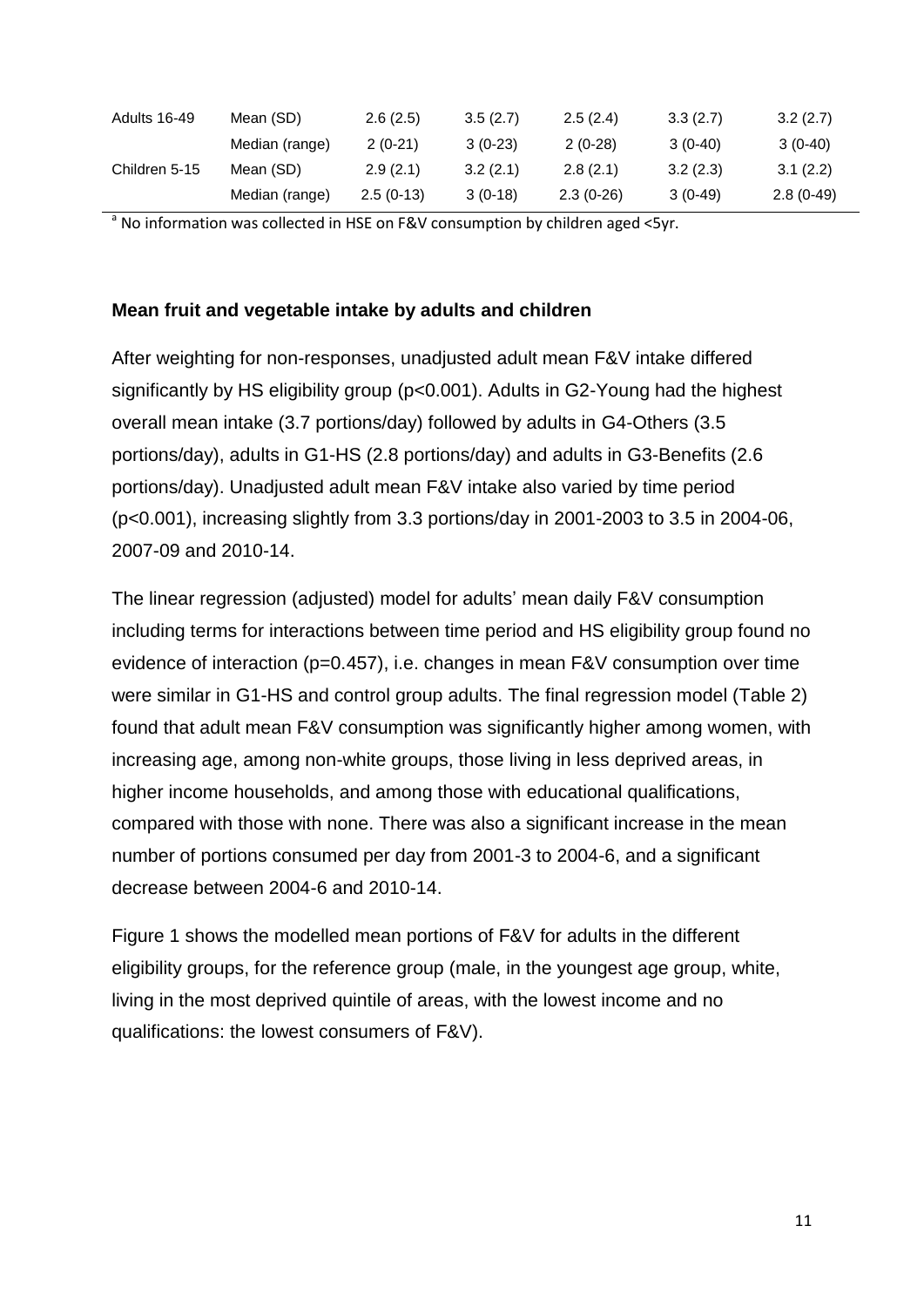|                                       | coefficient | p value | 95% confidence interval |         |
|---------------------------------------|-------------|---------|-------------------------|---------|
| HS eligibility group                  |             |         |                         |         |
| Group 1 (HS-eligible)                 | 0.00        |         |                         |         |
| Group 2 (young families no benefits)  | 0.33        | 0.00    | 0.17                    | 0.48    |
| Group 3 (benefits no young children)  | $-0.24$     | 0.00    | $-0.39$                 | $-0.09$ |
| Group 4 (all others)                  | 0.19        | 0.01    | 0.04                    | 0.33    |
| Sex                                   |             |         |                         |         |
| Male                                  | 0.00        |         |                         |         |
| Female                                | 0.37        | 0.00    | 0.33                    | 0.41    |
| Age group                             |             |         |                         |         |
| 16-24                                 | 0.00        |         |                         |         |
| $20 - 24$                             | 0.14        | 0.01    | 0.03                    | 0.26    |
| 25-29                                 | 0.26        | 0.00    | 0.11                    | 0.41    |
| 30-34                                 | 0.53        | 0.00    | 0.38                    | 0.69    |
| 35-39                                 | 0.62        | 0.00    | 0.47                    | 0.77    |
| 40-44                                 | 0.65        | 0.00    | 0.51                    | 0.80    |
| 45-49                                 | 0.79        | 0.00    | 0.64                    | 0.94    |
| Ethnicity                             |             |         |                         |         |
| white                                 | 0.00        |         |                         |         |
| black                                 | 0.49        | 0.00    | 0.34                    | 0.64    |
| Asian                                 | 0.89        | 0.00    | 0.79                    | 1.00    |
| mixed                                 | 0.59        | 0.00    | 0.38                    | 0.80    |
| other/na                              | 0.65        | 0.00    | 0.44                    | 0.86    |
| Deprivation quintile (IMD)*           |             |         |                         |         |
| most deprived                         | 0.00        |         |                         |         |
| 2nd most deprived                     | 0.20        | 0.00    | 0.13                    | 0.28    |
| middle deprivation                    | 0.24        | 0.00    | 0.16                    | 0.32    |
| 2nd least deprived                    | 0.33        | 0.00    | 0.24                    | 0.41    |
| least deprived                        | 0.36        | 0.00    | 0.28                    | 0.45    |
| Equivalised household income quintile |             |         |                         |         |
| lowest income                         | 0.00        |         |                         |         |
| 2nd lowest income                     | $-0.01$     | 0.90    | $-0.10$                 | 0.09    |
| middle income                         | 0.08        | 0.10    | $-0.02$                 | 0.17    |
| 2nd highest income                    | 0.21        | 0.00    | 0.12                    | 0.31    |
| highest income                        | 0.43        | 0.00    | 0.33                    | 0.53    |
| Education                             |             |         |                         |         |
| no qualifications                     | 0.00        |         |                         |         |
| qualifications below degree           | 0.38        | 0.00    | 0.31                    | 0.46    |
| degree                                | 1.19        | 0.00    | 1.10                    | 1.28    |
| aged <22 with no degree (yet)         | 0.45        | 0.00    | 0.30                    | 0.59    |
| Time period                           |             |         |                         |         |
| 2001-3                                | $-0.22$     | 0.00    | $-0.29$                 | $-0.15$ |
| 2004-6                                | 0.00        |         |                         |         |
| 2007-9                                | $-0.04$     | 0.25    | $-0.12$                 | 0.03    |

|                                                       | Table 2. Multiple linear regression of mean number of portions of fruit and |
|-------------------------------------------------------|-----------------------------------------------------------------------------|
| vegetables consumed per day among adult participants. |                                                                             |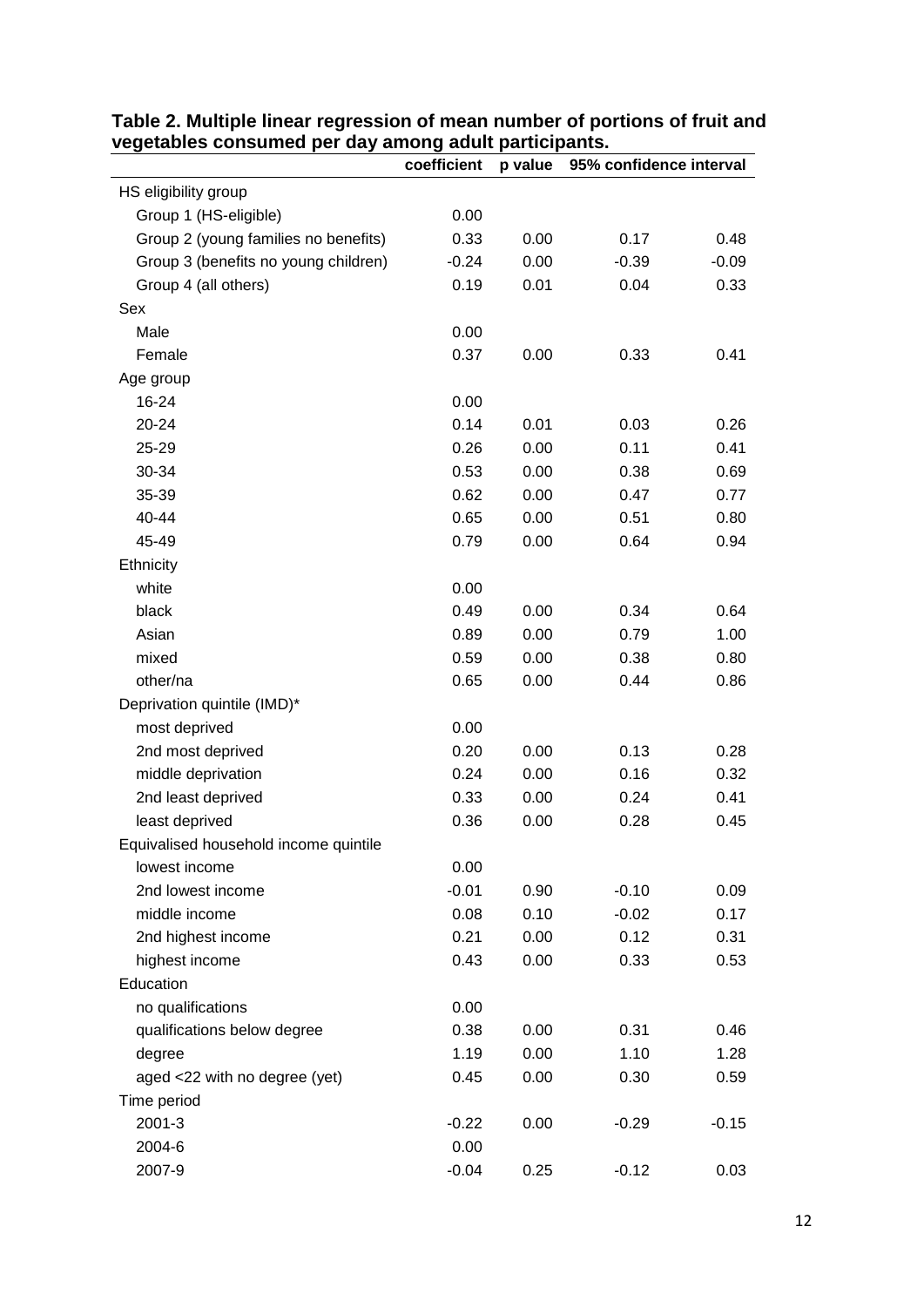| 2010-14                                                        | $-0.10$ | 0.02 | $-0.18$   | $-0.02$ |
|----------------------------------------------------------------|---------|------|-----------|---------|
| intercept                                                      | 1.65    | 0.00 | . 45<br>л | 1.86    |
| $\mathbf{a}$ , $\mathbf{a}$ , $\mathbf{a}$ , $\mathbf{a}$<br>. |         |      |           |         |

\* Index of Multiple Deprivation

#### **Figure 1: Mean adjusted portions fruit and vegetable consumed among adults by Healthy Start eligibility category and time period.**

Unadjusted child mean F&V intake differed by HS eligibility group: children in G2- Young and G4-Others had the highest overall mean intake (both 3.0 portions/day) followed by children in G1-HS (2.7 portions/day) and children in G3-Benefits (2.6 portions/day). Unadjusted child mean F&V intake also varied by time period, increasing from 2.5 portions/day in 2001-2003 to 3.2 in 2010-14.

The linear regression (adjusted) model for children's mean daily F&V consumption including terms for interactions between time period and HS eligibility group found no evidence of interaction (p=0.374) i.e. the change in mean F&V consumption over time was similar in children in G1-HS and control groups. The final regression model (table 3) found that children's mean daily F&V consumption was significantly higher among girls, non-white groups, those living in less deprived areas, and in households in the highest two income quintiles. This model also found a significant increase in the mean number of portions consumed per day over time.

Figure 2 shows the modelled mean portions of F&V for children in the different eligibility groups, for a reference group (male, aged 5-10, white, living in the most deprived  $5<sup>th</sup>$  of areas and lowest income households: the lowest consumers of F&V).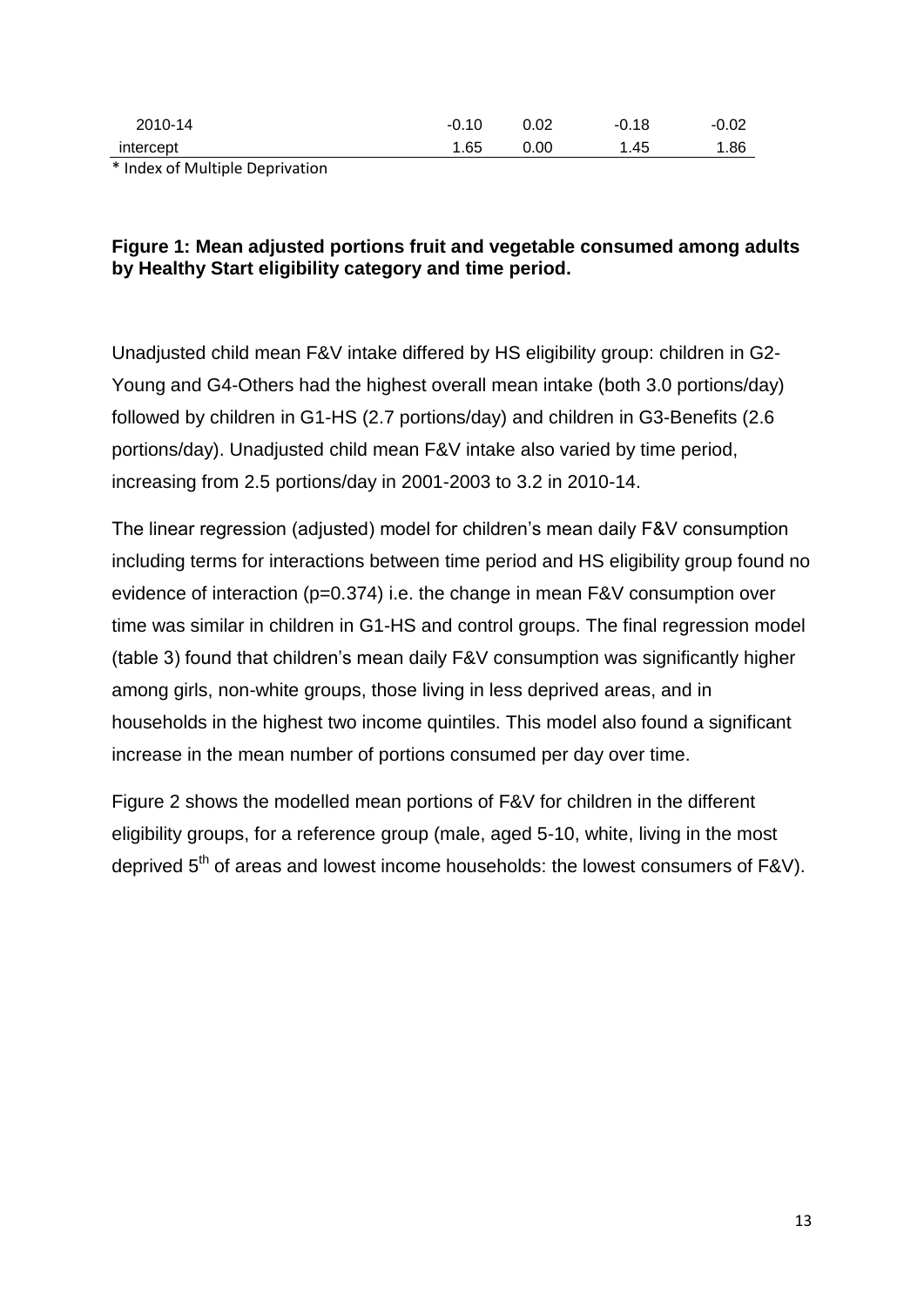|                                       | coefficient | p value | 95% confidence interval |         |
|---------------------------------------|-------------|---------|-------------------------|---------|
| HS eligibility group                  |             |         |                         |         |
| eligible                              | 0.00        |         |                         |         |
| young families                        | 0.17        | 0.09    | $-0.03$                 | 0.37    |
| benefits                              | 0.00        | 0.99    | $-0.19$                 | 0.19    |
| others                                | 0.15        | 0.11    | $-0.03$                 | 0.34    |
| Sex                                   |             |         |                         |         |
| Male                                  | 0.00        |         |                         |         |
| Female                                | 0.17        | 0.00    | 0.11                    | 0.23    |
| Age group                             |             |         |                         |         |
| $5 - 10$                              | 0.00        |         |                         |         |
| $11 - 15$                             | $-0.03$     | 0.29    | $-0.10$                 | 0.03    |
| Ethnicity                             |             |         |                         |         |
| white                                 | 0.00        |         |                         |         |
| black                                 | 0.64        | 0.00    | 0.44                    | 0.84    |
| Asian                                 | 0.60        | 0.00    | 0.47                    | 0.74    |
| mixed                                 | 0.42        | 0.00    | 0.23                    | 0.60    |
| other/na                              | 0.95        | 0.00    | 0.56                    | 1.35    |
| Deprivation quintile (IMD)            |             |         |                         |         |
| most deprived                         | 0.00        |         |                         |         |
| 2nd most deprived                     | 0.24        | 0.00    | 0.13                    | 0.34    |
| middle deprivation                    | 0.26        | 0.00    | 0.15                    | 0.38    |
| 2nd least deprived                    | 0.41        | 0.00    | 0.29                    | 0.52    |
| least deprived                        | 0.48        | 0.00    | 0.36                    | 0.59    |
| Equivalised household income quintile |             |         |                         |         |
| lowest income                         | 0.00        |         |                         |         |
| 2nd lowest income                     | 0.03        | 0.58    | $-0.08$                 | 0.15    |
| middle income                         | 0.09        | 0.12    | $-0.03$                 | 0.21    |
| 2nd highest income                    | 0.22        | 0.00    | 0.08                    | 0.36    |
| highest income                        | 0.57        | 0.00    | 0.42                    | 0.72    |
| Time period                           |             |         |                         |         |
| 2001-3                                | $-0.44$     | 0.00    | $-0.53$                 | $-0.34$ |
| 2004-6                                | 0.00        |         |                         |         |
| 2007-9                                | 0.11        | 0.04    | 0.01                    | 0.22    |
| 2010-14                               | 0.14        | 0.01    | 0.04                    | 0.24    |
| intercept                             | 2.29        | 0.00    | 2.10                    | 2.48    |

#### **Table 3. Multiple linear regression of mean number of portions of fruit and vegetables consumed per day among child participants.**

\* Index of Multiple Deprivation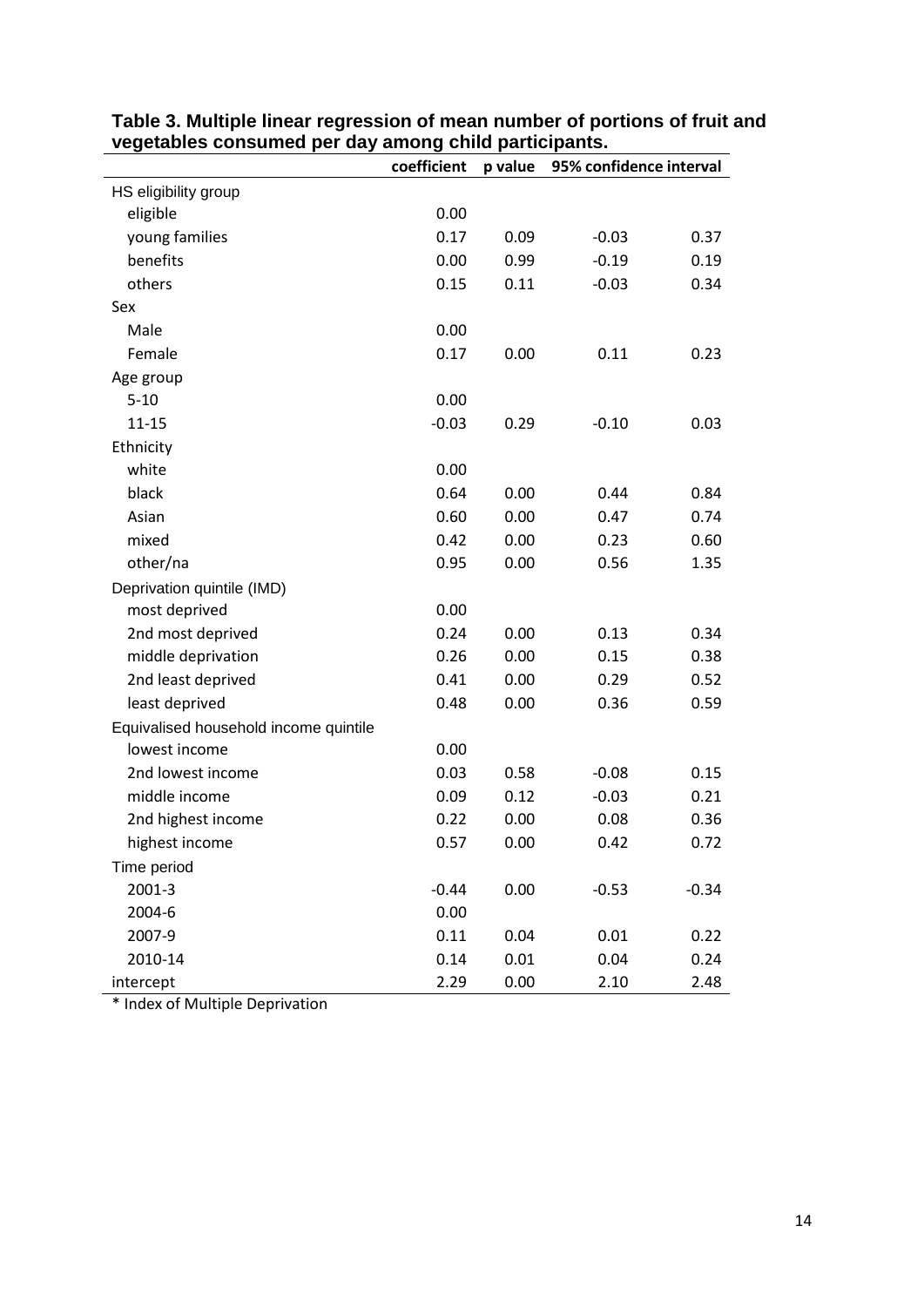#### **Figure 2. Mean adjusted portions fruit and vegetable consumed among children by Healthy Start eligibility category and time period.**

**\*Data points for G3-Benfits are the same as G1-HS.**

#### **Proportion of adults and children eating at least 1 or at least 3 portions of F&V**

We found no evidence of any interaction between time period and HS eligibility group where the outcome variable was the proportion of adults consuming at least three portions F&V/day (p=0.463), or the proportion of adults consuming at least one portion of F&V/day (p=0.101) (full results in appendix B). That is, the change in odds of consuming ≥3 or ≥1 portion of F&V/day over time was similar among adults in G1- HS and in control groups. The overall odds (irrespective of HS group) of eating ≥3 and ≥1 portion/day in 2004-6 were significantly higher than in 2001-03 and in 2010- 14. Irrespective of time period, adults in G2-Young and G4-Others had a higher odds for eating both ≥3 and ≥1 portion/day than those in G1-HS. Those in G3-Benefits had lower odds of consuming both ≥3 and ≥1 portion/day than those in G1-HS.

There was no evidence of an interaction between time period and HS eligibility group where the outcome variables were the proportions of children consuming ≥3 portions F&V/day (p=0468) or ≥1 portion F&V/day (p=0.560). That is, the change in odds of consuming ≥3 or ≥1 portion of F&V/day over time was similar among children in HS eligible households and control groups. There was a significant increase in the odds of children eating ≥3 and ≥1 portion/day from 2001-3 to 2004-6. There was a further significant increase in the odds of children eating ≥1 portion/day from 2004-06 to 2007-09. Children in G1-HS had similar odds of consuming ≥3 or ≥1 portion/day compared to those in control groups.

#### **DISCUSSION**

This study found that during the period 2001-03 to 2010-14, F&V consumption among adults and children living in households eligible for HS changed in a similar way to that of other adults and children. This differs from previous qualitative and quantitative studies, which have found increases in F&V consumption associated with HS vouchers. For example, a study comparing F&V intake in 160 women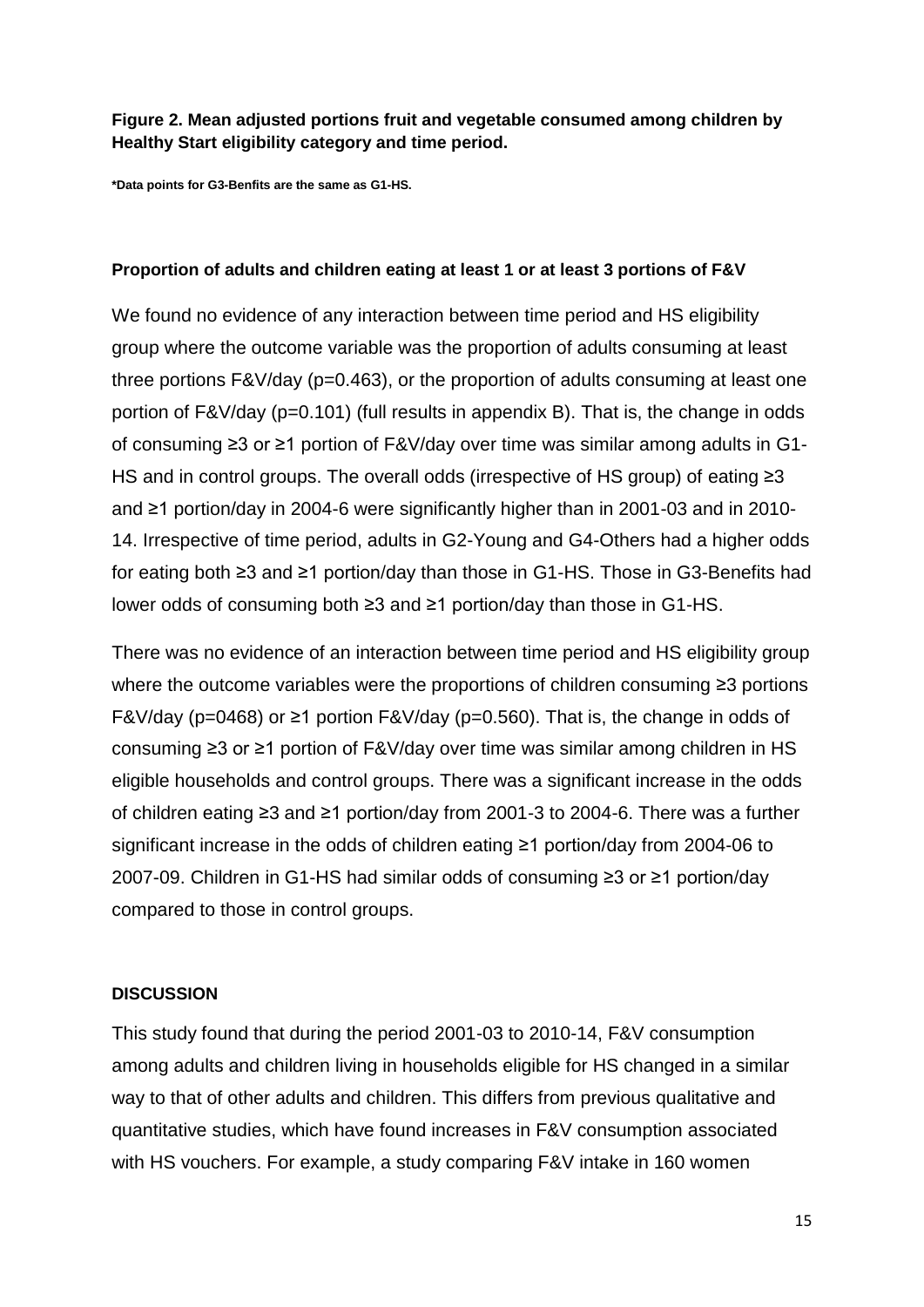receiving HS vouchers with that of 176 women receiving the welfare food scheme tokens found significantly greater F&V intake among HS participants. [14] That increase was maintained at eight and 12 weeks.[20] That study differs from ours, being smaller and conducted in a single city around the time of the introduction of HS. A study of 266 UK households with children and receiving benefits found that those assessed as being eligible for HS vouchers consumed 15% more F&V than others.[21] In qualitative studies, HS recipients have largely reported that the vouchers have increased the quantity and range of F&V eaten by them and their families.[10, 22]

This study has two main strengths. First, it is a large study, using nationallyrepresentative data from 84,278 HSE participants (including 2,763 people living in households deemed eligible to receive HS). Secondly, and unlike some previous studies,[14, 23, 24], this study grouped participants according to deemed eligibility for HS, rather than whether participants were receiving HS vouchers. This study therefore examines the intention to treat effect, testing the effectiveness of the HS programme in supporting F&V consumption among target groups, rather than the narrower measure of efficacy of the vouchers for those receiving them. As appendix A shows, HSE data enables very close matching with HS eligibility criteria. Using comparable ages and time frames, 4% of HSE households were deemed eligible for HS, compared with 3% of households in England. It is possible that insufficiently detailed benefit data in the HSE may have resulted in a small number of HSE participants who should have been categorised as G2-Young being incorrectly classified as G1-HS. However, this would not alter our conclusions, given that none of the relevant findings were of borderline significance.

There are also a number of limitations to this study. These limitations exemplify some of the challenges of conducting a large-scale evaluation of a national policy using data collected for other purposes when primary data collection is not feasible. First, F&V data in HSE is only available for participants aged five years and above. Given that HS vouchers are provided for children aged up to four years (as well as pregnant women), the inability of this study to measure changes in F&V consumption among this group may be important. By assuming that F&V purchased from HS vouchers were shared among all members of the household, we were able to measure F&V consumption among all household members as a proxy for intake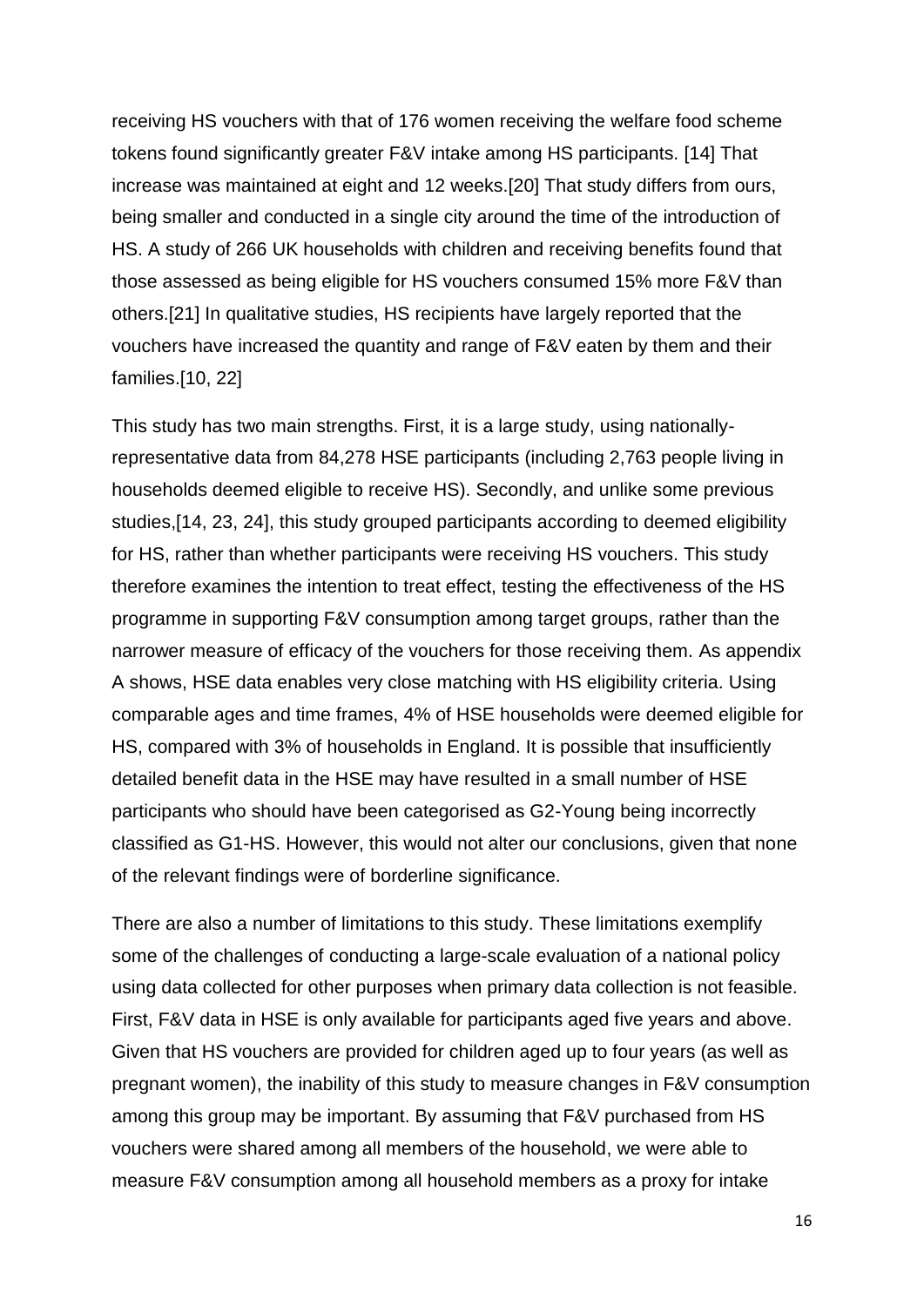among young children. However, it is possible that a greater share of purchased F&V is consumed by those directly eligible for vouchers. Qualitative research found that whilst parents largely reported sharing vouchers amongst the family, some women reported compartmentalising their shopping to use vouchers for specific children. [22] Given that they are below school age, children aged under four may be more likely to eat more meals and snacks within the home, and therefore more of the household F&V than older children. Whilst 24-hour recall has some inherent bias as a dietary assessment tool, it is considered suitable for large surveys,[25] and comparison with the UK National Diet and Nutrition Survey suggests that recalled F&V intake in HSE is accurate.[26]

There are some differences in group characteristics not accounted for in regression analyses, e.g. the number of children per household. However, since analysis compared changes in F&V intake over time between groups, whose characteristics would remain broadly similar year to year, the impact of between-group differences is believed to be negligible. Correlation exists between adult and child F&V intake (within households), however, as HS vouchers are used by families, it is not possible to separate the correlation due to being in the same household from any possible impact of HS.

A further assumption was that HS vouchers were used at least partly for F&V. HS vouchers can provide sufficient funds to enable households to purchase enough F&V to have a measurable effect on intake. However, it is possible that households were opting to spend at least some of the vouchers on the other eligible food items (milk or formula), particularly given the Welfare Food Scheme that HS replaced, provided vouchers only for use to purchase milk or formula, which might have led to recipients viewing them as "milk vouchers". Women who fed their babies using formula reported spending all or nearly all of their vouchers on formula. [10, 15, 22] There may therefore be differential effects on diets of families purchasing infant formula compared with breastfeeding women, given that formula costs more than the value of vouchers. [10] However, restricting the sample to exclude families with children aged under 1 didn't change the overall findings: while F&V varied by eligibility and year, there was no significant interaction, indicating that there wasn't a significantly different rate of change for the HS eligible group compared with the others.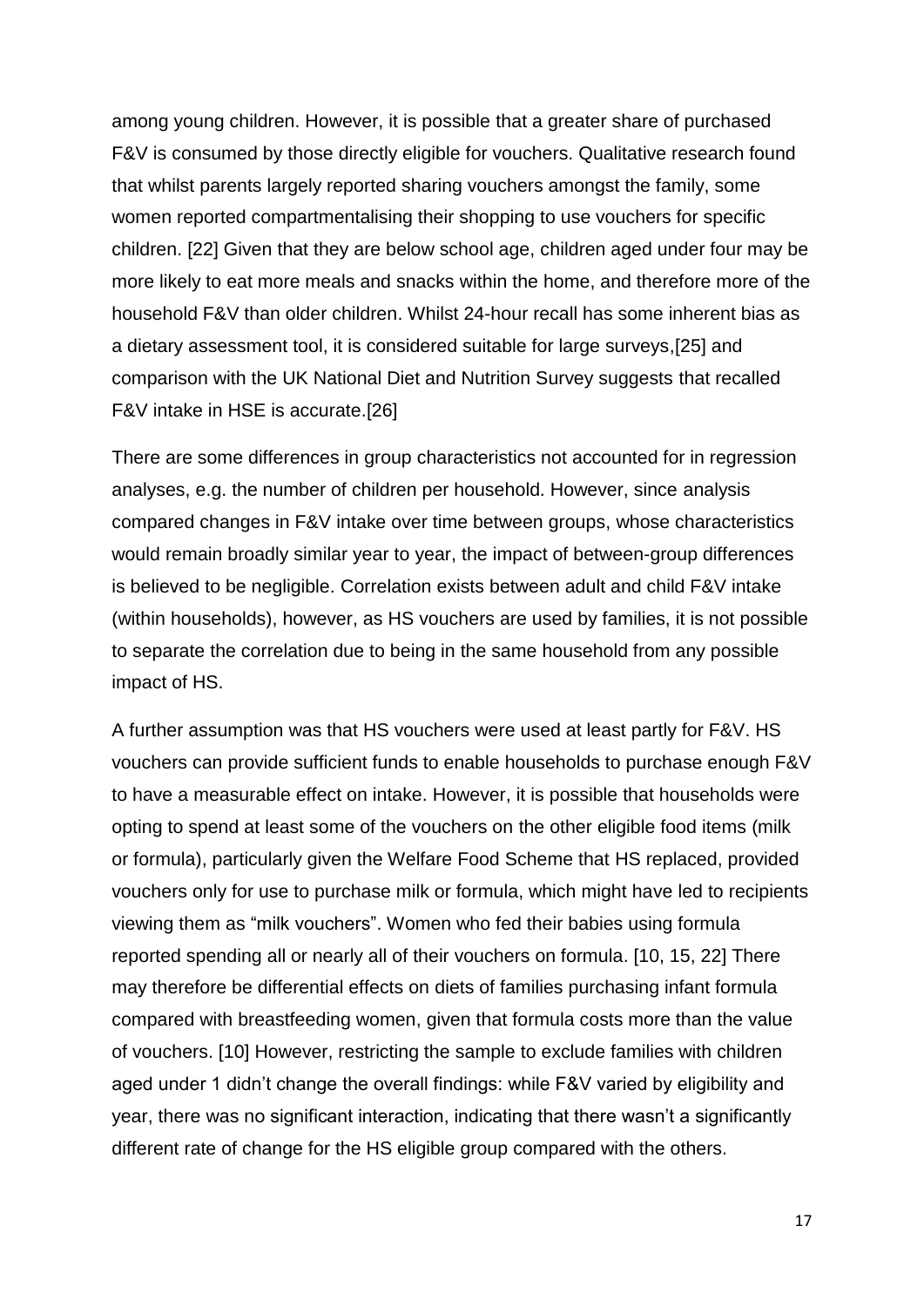Some households receiving HS vouchers, even those choosing to spend them wholly on F&V, may not purchase additional F&V, but rather substitute other sources of income with vouchers, freeing up household budget for other expenses.[10] Whilst not increasing F&V intake, this substitution may be a positive outcome for a family with many demands on a limited budget and may enable these households to maintain F&V consumption. Conversely, it has been demonstrated that people may compartmentalise spending, mentally allocating some income to specific products, even where there are no restrictions on elements of income.[27] Some HS participants reported that the vouchers acted as a reminder of the importance of a healthy diet, and that they bought less F&V once they stopped receiving vouchers.[28] In addition, participants reported that the vouchers enabled them to buy a wider range and quality of vegetables, something that may not result in a measurable increase in quantity of F&V consumed but is arguably a positive outcome.[10, 28] Research in the US found that F&V purchases increased following the addition of F&V vouchers to the WIC, and that substitution effects were relatively small.[24]

A further finding of our analysis was that between 2001-03 and 2004-06 adults and children demonstrated a significant increase in mean F&V consumption and proportions consuming ≥3 and ≥1 portion/day, in agreement with the findings of the Family Food Survey.[29] This correlates with the introduction of the Government's 5 a-Day campaign in 2003. We also observed a 0.1 portion/day decrease in adult adjusted mean F&V intake between 2004-06 and 2010-14, which coincides with the 2008-09 UK recession. As an observational study, our finding cannot provide evidence of a causal link between F&V intake and either 5-a-Day or the recession.

Some participants allocated to G1-HS may have recently become eligible but not yet received HS vouchers. Furthermore, participants who had previously received vouchers but were no longer eligible (and either aged out of the scheme of ceased to receive eligible benefits) may have maintained their increased F&V habits which would be a positive impact of HS undetectable through this study.

In conclusion, whilst this study did not demonstrate an increased F&V consumption among target families relative to control groups, it does provide evidence that the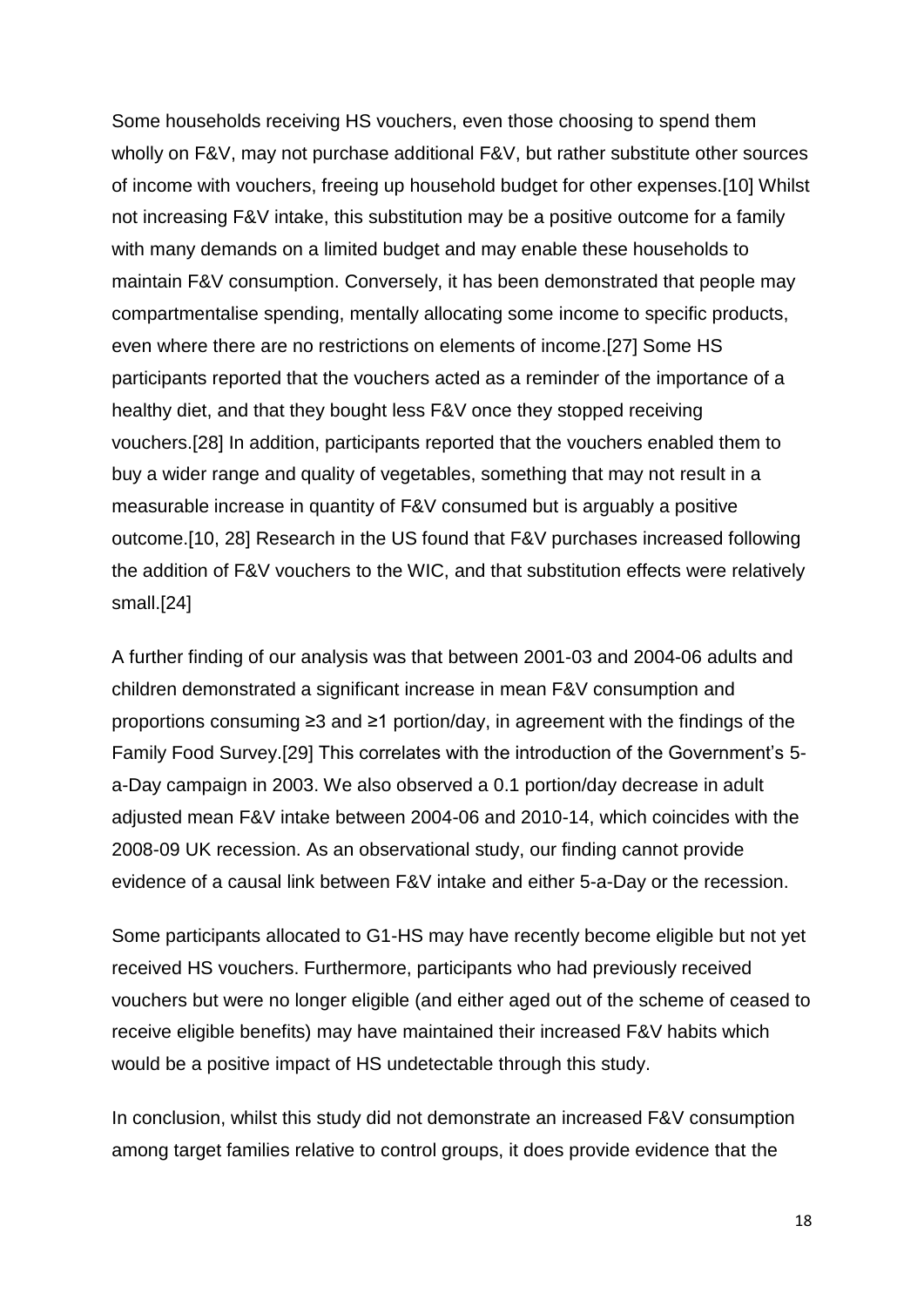change in F&V intake in this vulnerable group over time remained similar to that of other groups.

## **REFERENCES**

- 1. *Diet, nutrition, and the prevention of chronic diseases. Report of a WHO Study Group.* World Health Organ Tech Rep Ser, 1990. **797**: p. 1-204.
- 2. Wang, X., et al., *Fruit and vegetable consumption and mortality from all causes, cardiovascular disease, and cancer: systematic review and dose-response meta-analysis of prospective cohort studies.* BMJ, 2014. **349**: p. g4490.
- 3. Oyebode, O., et al., *Fruit and vegetable consumption and all-cause, cancer and CVD mortality: analysis of Health Survey for England data.* J Epidemiol Community Health, 2014. **68**(9): p. 856-62.
- 4. Ramakrishnan, U., et al., *Effect of women's nutrition before and during early pregnancy on maternal and infant outcomes: a systematic review.* Paediatr Perinat Epidemiol, 2012. **26 Suppl 1**: p. 285-301.
- 5. Maynard, M., et al., *Fruit, vegetables, and antioxidants in childhood and risk of adult cancer: the Boyd Orr cohort.* J Epidemiol Community Health, 2003. **57**(3): p. 218-25.
- 6. Darmon, N. and A. Drewnowski, *Does social class predict diet quality?* Am J Clin Nutr, 2008. **87**(5): p. 1107-17.
- 7. Baum, F. and M. Fisher, *Why behavioural health promotion endures despite its failure to reduce health inequities.* Sociol Health Illn, 2014. **36**(2): p. 213-25.
- 8. Lorenc, T., et al., *What types of interventions generate inequalities? Evidence from systematic reviews.* Journal of Epidemiology and Community Health, 2013. **67**(2): p. 190-193.
- 9. NHS Business Services Authority, *by personal correspondance*. 2016.
- 10. McFadden, A., et al., *Can food vouchers improve nutrition and reduce health inequalities in low-income mothers and young children: a multi-method evaluation of the experiences of beneficiaries and practitioners of the Healthy Start programme in England.* BMC Public Health, 2014. **14**: p. 148.
- 11. Black, A.P., et al., *Food subsidy programs and the health and nutritional status of disadvantaged families in high income countries: a systematic review.* Bmc Public Health, 2012. **12**.
- 12. Burr, M.L., et al., *The effects of dietary advice and vouchers on the intake of fruit and fruit juice by pregnant women in a deprived area: a controlled trial.* Public Health Nutr, 2007. **10**(6): p. 559-65.
- 13. Gunnell, D., et al., *The effects of dietary supplementation on growth and adult mortality: a re-analysis and follow-up of a pre-war study.* Public Health, 2000. **114**(2): p. 109-16.
- 14. Ford, F.A., et al., *Effect of the introduction of 'Healthy Start' on dietary behaviour during and after pregnancy: early results from the 'before and after' Sheffield study.* Br J Nutr, 2009. **101**(12): p. 1828-36.
- 15. Sommerville, J., H. Henderson, and A. Lennox, *Diet and nutrition survey of infants and young children, 2011. Annex A: Healthy Start*. 2013, Department of Health.
- 16. Mindell, J., et al., *Cohort Profile: The Health Survey for England.* International Journal of Epidemiology, 2012. **41**(6): p. 1585-1593.
- 17. NatCen Social Research, U.C.L.D.o.E.a.P.H.*H.S.f.E., 2001-2014.* [data collection]. 2nd Edition. UK Data Service. Retrieved from [https://discover.ukdataservice.ac.uk/#7919.](https://discover.ukdataservice.ac.uk/#7919)
- 18. NHS Choices. *5 A DAY: what counts?* 2015 27/04/2017]; Available from: [http://www.nhs.uk/Livewell/5ADAY/Pages/Whatcounts.aspx.](http://www.nhs.uk/Livewell/5ADAY/Pages/Whatcounts.aspx)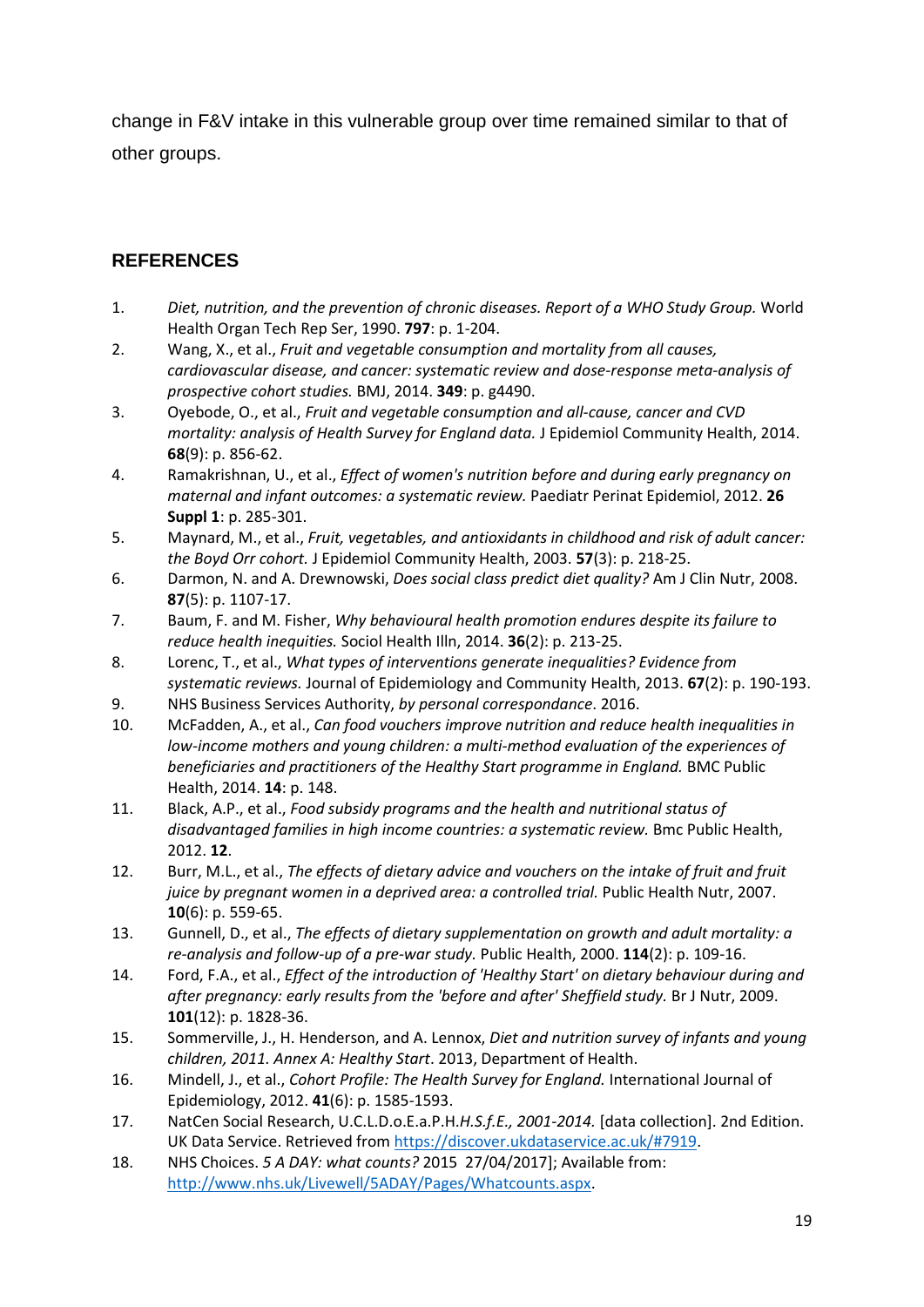- 19. The Health and Social Care Information Centre, *Health Survey for England 2013. Vol 2 Methods and Documentation*. 2014, Health and Social Care Information Centre.
- 20. Mouratidou, T., et al., *Are the benefits of the 'Healthy Start' food support scheme sustained at three months postpartum? Results from the Sheffield 'before and after' study.* Matern Child Nutr, 2010. **6**(4): p. 347-57.
- 21. Griffith, R., S. von Hinke, and S. Smith, *Getting a healthy start: The effectiveness of targeted benefits for improving dietary choices*, in *Health, Economics and Data Group*. 2015, The University of York.
- 22. Food Matters, *Healthy Start: Understanding the Use of Vouchers*. 2012, Food Matters.
- 23. Herman, D.R., et al., *Effect of a targeted subsidy on intake of fruits and vegetables among low-income women in the Special Supplemental Nutrition Program for Women, Infants, and Children.* Am J Public Health, 2008. **98**(1): p. 98-105.
- 24. Andreyeva, T. and J. Luedicke, *Incentivizing fruit and vegetable purchases among participants in the Special Supplemental Nutrition Program for Women, Infants, and Children.* Public Health Nutr, 2015. **18**(1): p. 33-41.
- 25. Medical Research Council. *Diet, Anthropometry and Physical Activity (DAPA) Measurement Toolkit*. 2015; Available from: [http://dapa-toolkit.mrc.ac.uk/.](http://dapa-toolkit.mrc.ac.uk/)
- 26. Beverley Bates, et al., *National Diet and Nutrition Survey. Results from Years 5 and 6 (combined) of the Rolling Programme (2012/2013 – 2013/2014)*. 2016, Public Health England.
- 27. Thaler, R.H. and C.R. Sunstein, *Nudge : improving decisions about health, wealth, and happiness*. 2008, New Haven, Conn. ; London: Yale University Press.
- 28. Lucas, P., T. Jessiman, and A. Cameron, *Healthy Start: The Use of Welfare Food Vouchers by Low-Income Parents in England.* Social Policy & Society, 2015. **14**(3): p. 457-469.
- 29. Affairs., D.f.E.F.R., *Family Food 2014*. 2015, Department for Environment Food & Rural Affairs.

## **Contributorship statement**

Conceived the original research idea: OO Planning and designing the research: RS, AM, OO, JM Literature review: RS, AM, OO Conducting analysis: AM, RS Statistical advice: Shaun Scholes Co-wrote paper: RS, AM, OO, JM Approved final draft: RS, AM, OO, JM

## **Acknowledgements**

The authors thank colleagues at UCL, particularly Shaun Scholes for statistical advice; the HSE interviewers; and the survey participants.

Competing Interest: None declared

The Corresponding Author has the right to grant on behalf of all authors and does grant on behalf of all authors, an exclusive licence (or non exclusive for government